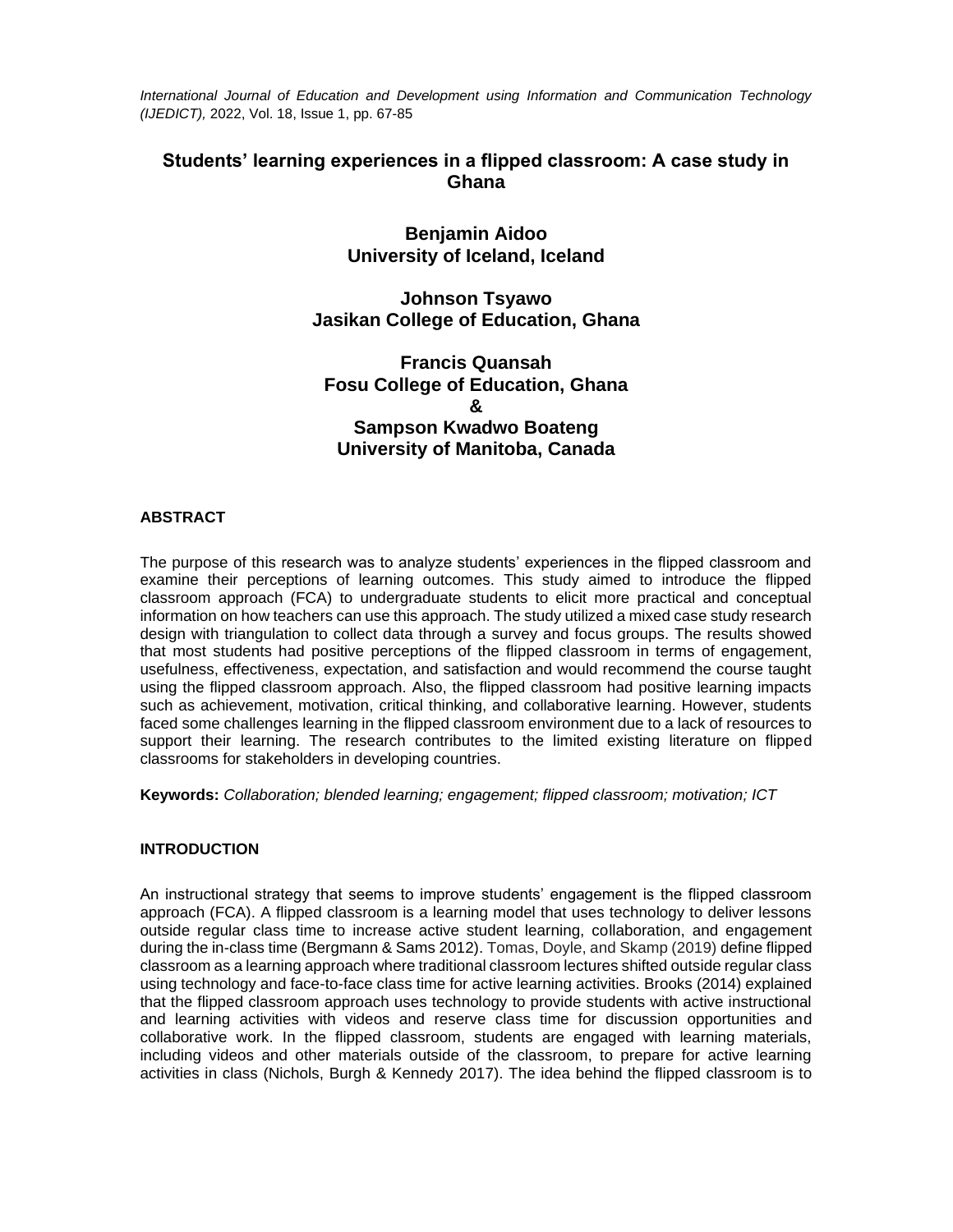change the traditional lectures to introductory lessons where students are exposed to content materials in videos or online materials, reserving class time for discussions, peer interaction, active learning activities, and problem-solving activities (Velegol, Zappe & Mahoney 2015). O'Flaherty & Phillips (2015) noted that flipped classroom learning begins with engaging students with lower thinking activities at home and performing higher thinking activities in the classroom. These activities enable students to control their learning to perform independent tasks, enhancing their individualized learning (Huang & Hong 2016; Olakanmi 2017).

There is continuous advocacy for the flipped classroom approach due to its numerous characteristics reported in the literature. For example, students can collaborate among peers in a discussion guided to construct their knowledge (Brooks 2014; McLean, Attardi, Faden & Goldszmidt 2016). Students can be engaged in mastery level of learning during the in-class activities, which foster fundamental skills of remembering, understanding, and application at home, to build on more profound activities that enhance higher-order thinking skills (Bloom 1956). Freeing learning activities in the classroom creates space for instructors to use the instructional time for collaboration and knowledge application (Kim, Kim, Khera & Getman 2014).

In responding to the classroom learning disruptions and difficulties from COVID-19, teachers were asked to utilize teaching opportunities to support student learning. Researchers have noted that the flipped classroom approach provides opportunities for teachers to plan effective learning strategies that promote student learning and autonomy (Al-Samarraie & Hurmuzan 2018; Hew, Jia, Gonda & Bai 2020; Yunusa, Sanusi, Dada, Oyelere, Agbo, Obaido & Aruleba 2021). The flipped classroom approach could be an alternative approach to solve challenges with disruption and unpredictable times in classroom learning. This study investigated how Ghanaian teachers can use the flipped classroom as an alternative instructional approach to support the existing blended learning approaches that can help students learn in difficult times.

# **RESEARCH AIM AND QUESTIONS**

This study aimed to investigate the impacts of the flipped classroom on student learning and was guided by the following research questions:

- What are students perceptions about learning in a flipped classroom environment?
- What impact does the flipped classroom approach have on student learning?
- What challenges do students face learning in the flipped classroom environment?

# **LITERATURE REVIEW**

Researchers have found flipped classrooms beneficial despite different views expressed by students and teachers. Flipped classrooms have provided students with foundational knowledge at home, reserving in-class time for concept application and mastering critical thinking skills (Gough, DeJong & Grundmeyer 2017). The positive benefits of the flipped classroom have been shown along with some negative outcomes, based on the context of success. Flores, Del-Arco, and Silva (2016) argued that the flipped classroom is a unique instructional model that encourages a different classroom culture with the help of technology to broaden 21st-century learning styles. Other studies have argued that a higher standard of effective teaching and learning in the future hoves around the flipped classroom approach (Bernard 2015; Zainuddin & Halili 2016). O'Flaherty and Phillips (2015) concluded that the flipped classroom is an effective approach where students engage in higher-order thinking activities that foster collaboration to solve problems, explore concepts more profoundly, and develop authentic assessment tasks.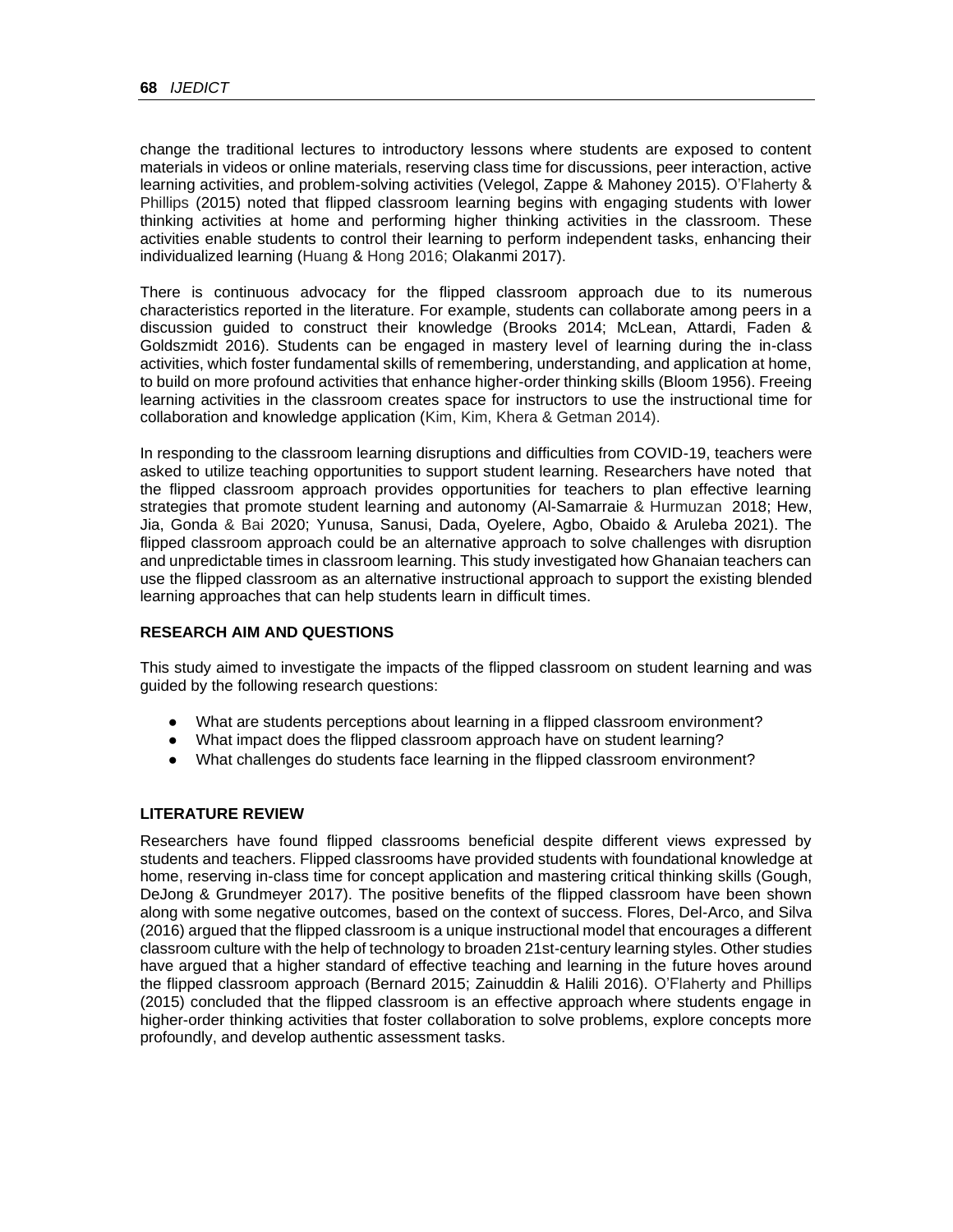Student motivation influences learning, and the success of the flipped classroom learning environment largely depends on the motivation and amount of out-of-class activities students undertake (Abeysekera & Dawson 2015). The in-class time utilized for discussions encourages students to be active participants, thus facilitating their need for autonomy and competence. Advocates of the flipped classroom recommend diverse individualized in-class activities so that the teacher can assist more students. In Higher Education, in-class time is recommended to focus on knowledge application which may allow the teacher to provide feedback and detect student errors (Hashim & Shaari 2020). Lai and Hwang (2016) found enhanced student learning outcomes, increased achievement, and satisfaction associated with the flipped classroom through engaging in problem-solving activities. Köroglu and Çakir (2017) reported that students experience learning activities that provide opportunities for performing higher-order thinking activities after acquiring knowledge and learning skills. In addition, other studies have reported improvement in cognitive learning outcomes and students' motivation to increase learning outcomes (Reyes-Lozano, Meda-Campana & Gamboa 2015).

Other researchers have presented critiques of the flipped classrooms as ineffective. They based this view on students attitudes towards video lectures (Keetle 2013; Chen 2016), lack of out of class support (Schultz, Duffield, Rasmussen & Wageman 2014; Bhagat, Chang & Chang 2016), low selfregulatory abilities (Sun, Wu & Lee 2017; Sun, Xie & Anderman 2018), level of pre-class preparation (Wang 2016; Lai & Hwang 2016), inability to ask questions during out of class learning (Fautch 2015) and an increased amount of learning tasks (Snyder, Paska & Besozzi 2014; Wang 2016). Other studies have found a lack of and poor ICT resources, such as internet access and poor network connections (Clark 2015; Chen 2016), access to technology (Du, Fu & Wang 2014; Sandhu, Sankey & Donald 2019), lack of ICT skills and competencies (Chen 2016), high cost of ICT equipment, tools and Internet bundles (Roehl, Reddy & Shannon 2013; Moffett & Mill 2014) which all hinder effective learning in the flipped classroom approach. These critiques and challenges were found to contribute to students developing negative attitudes toward the flipped classroom approach.

Students perceptions and learning outcomes have been used to evaluate the effectiveness of flipped classroom approach. There is evidence to show the students perception of FCA on learning outcomes in terms of student engagement (Chen Hseih, Wu & Marek 2017; Wright, Greenfield & Hibbert 2017), student collaboration (Mzoughi 2015; Koh 2019), and learning skills (Mortensen & Nicholson 2015; Sahin, Cavlazoglu & Zeytuncu 2015), course satisfaction (Sommer & Ritzhaupt 2018; Strelan, Osborn & Palmer 2020). Other studies have revealed general positive perceptions towards the flipped classroom. Du, Fu & Wang (2014) indicated that students participating in technology-rich environments learn with ease because the technology enabled the ability to explore the content and increased interest in the content. Taylor, McGrath-Champ, & Clarkeburn (2013) explored students perceptions on flipped teaching using podcasting and a team-based learning environment. Students reported the podcasts were an essential resource that helped them with collaborative classroom activities where they could interact with each other. Some studies have also reported that technology knowledge promotes effective active learning activities. Mitchell (2017) has noted that using technology for collaborative learning is valuable since it is accessible anywhere, anytime, and enhances the ability of students to work in various group activities. Sandhu, Sankey & Donald (2019) used technological resources to introduce differentiated instruction and found that the participants acknowledged that technological tools enhanced their learning outcomes.

While the studies reviewed indicated that comprehensive research on student perception of the flipped classroom approach had been conducted, there are limited studies on perception and the nature of student experiences relating to the flipped classroom approach in teacher education during difficult times or uncertainties such as the COVID-19 pandemic. This research gap can be filled by exploring how students experienced flipped classroom and blended approaches to learning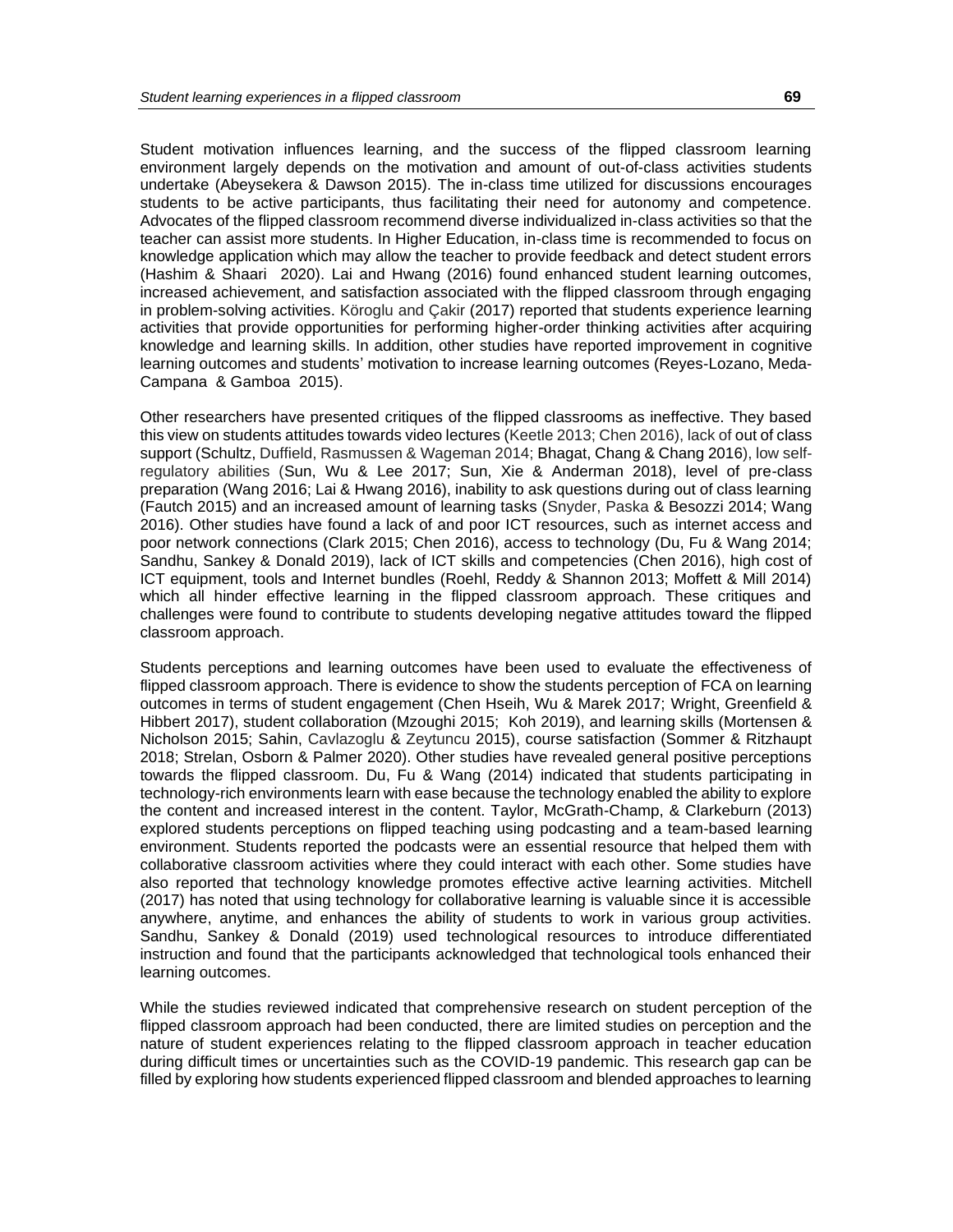during the pandemic. By exploring student experiences, the purpose of this study is to provide information on students attitudes, perceptions, and how to motivate students to learn in an FCA environment. A flipped classroom is a new approach in developing countries, especially Ghana, and researching it could reveal how it can be used when there is no green light for the popular regular face-to-face teaching. The research results are expected to provide information on how flipped classrooms can be used as a teaching approach to bring improvement in teaching and learning, particularly at higher education levels. Specifically, this study will give an in-depth understanding of integrating technology into teaching and learning in STEM classes in Ghanaian teacher education after several attempts to improve ICT use.

### **RESEARCH METHOD**

### *Research design*

The study utilized a mixed case study research design with triangulation to collect data through a survey and focus groups. The case study design was used to investigate the experiences and perceptions in the flipped classroom among undergraduate students who were in pre-service teacher training. The survey as part of descriptive research was used to collect data on participants' beliefs, attitudes, and interests using questionnaires (Bartlett, 2005). Focus group data on participants' nature of experiences in the flipped classroom approach were collected. The research design was based on an intervention and mixed methods for data analysis.

### *Participants*

This study involved two groups of students from the College of Education. The tutor employed the flipped classroom approach at the College during the 2020/2021 academic year due to the COVID-19 outbreak, which led to the closure of all schools and universities. Through the convenient sampling technique, sixty-two students enrolled in a chemistry course were sampled for this study. The participants were majoring in vocational, science, and mathematics programmes and took introductory chemistry as a compulsory course.

### *Instructional design and procedures*

Over eight weeks, this study covered a series of compulsory chemistry course content designed to fit the flipped classroom model (that is, online instruction and face-to-face discussion). The course content, syllabus, reading materials, video materials, and assignments were all prepared and kept in the Google classroom, WhatsApp group, and Zoom platforms created by the students. Students could access the link through their mobile phones or any digital devices sent via their class WhatsApp group. The instructor gave out the objectives, instructions, and rubrics for each week's task and activities at the beginning of the respective weeks for students to know what was expected of them. The unit of each topic was a weekly lesson conducted over 80 minutes, comprising 10 minutes of videos taken out of class, 30 minutes of group discussion in class and online, and 40 minutes of tutorials and reflection in class and on Zoom. The students prepared for each lesson by watching a 10-minute video and reading supporting materials to understand the concept before class. The videos were designed to explain key points about the topic and uploaded as a link on the WhatsApp platform. After watching the videos, discussions were followed up through Zoom meetings and via WhatsApp with the instructor. The instructor then initiated a 40-minute tutorial inclass discussion to build up the basic concepts relating to the topic treated in the video. A 30-minute interactive group discussion was introduced after completing practical work, class activity, and solving a problem. A voice-over PowerPoint presentation or pre-recorded Zoom meeting was used to deliver the online lessons. Students were given an assessment to complete either in groups or individually and graded on the Web-based classroom.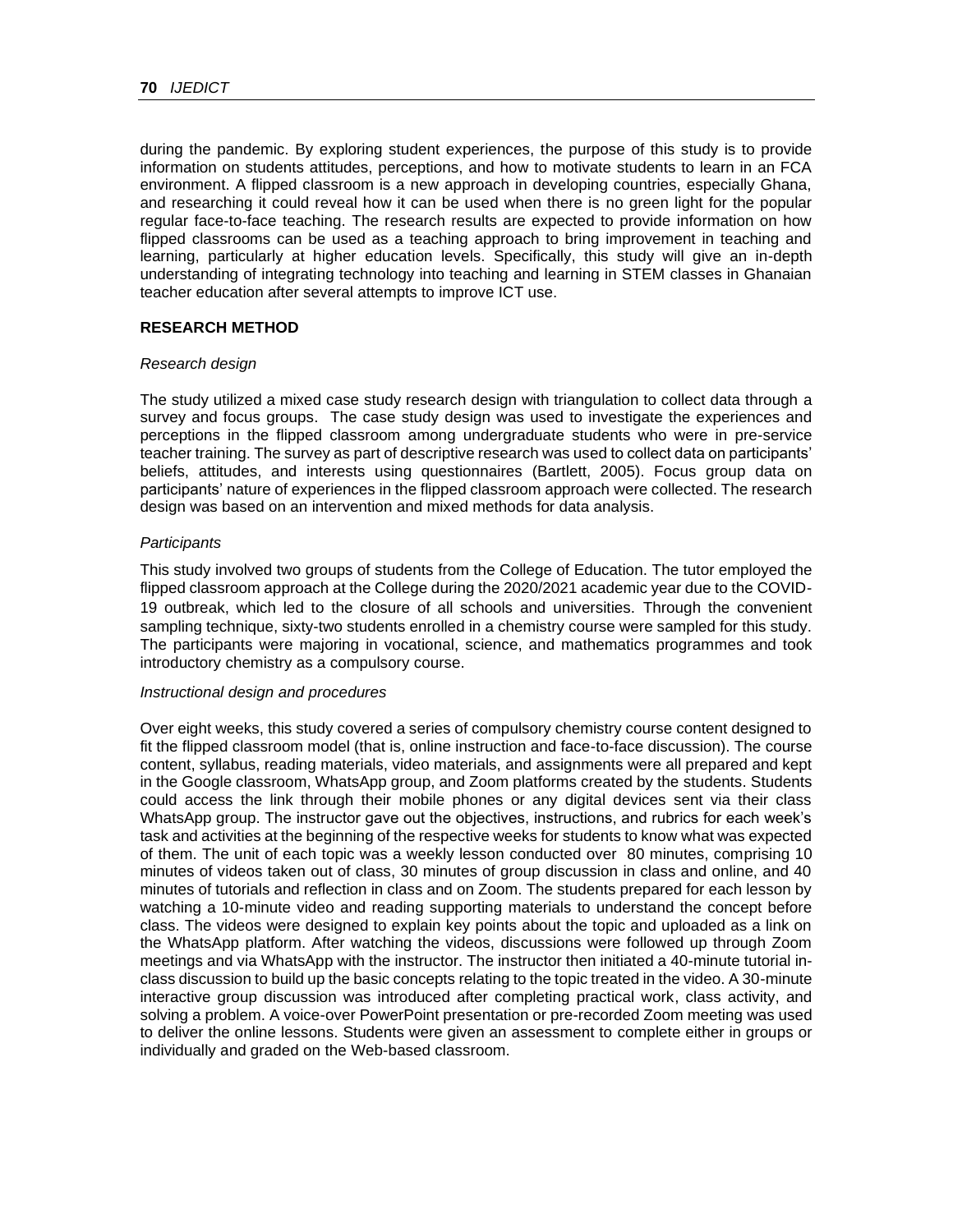## *Data collection*

A survey was developed and distributed to all the participants, and from which the responses were generated. The researchers designed a 27-question survey to collect data relating to the experiences students had about learning in the flipped classroom environment. The questions were presented using a five-point Likert-scale ranging from 5= strongly agree, 4= agree, 3= not sure, 2= disagree, and  $1=$  strongly disagree (Likert 1932), and poor  $=1$ ,  $2=$  fair,  $3=$  satisfactory, and  $4=$  very good. Open-ended questions were also used, which allowed the participants to explain their views on the learning materials, how the content was delivered, learning outcomes, and challenges they encountered during the implementation of the course. Out of the sixty-two questionnaires distributed, 44 respondents, representing 71 %, responded to all the questions and were deemed usable for analysis. A focus group interview was also conducted with 6 randomly selected participants who were part of the total students enrolled in the course, to obtain further information for purposes of clarity. The open-ended focus group interview questions were used to explore students perceived level of experiences with the flipped classroom approach. Details of informed consent and confidentiality were taken into consideration.

### *Data analysis*

The quantitative data were analyzed using the Statistical Package for the Social Sciences (SPSS) software version 27. Qualitative data were analyzed to identify themes and patterns from the phenomenon and commonly repeated elements were identified (Padilla-Diaz 2015). The data were grouped into themes, and the participant description was added (Creswell 2014). To ensure trustworthiness and unbiased data, triangulation was used to validate the results by focusing on specific experiences. The themes that emerged from the survey responses were categorized into attitudes towards the flipped classroom, support, and learning outcomes. The data findings helped determine how effective the flipped classroom model is as an instructional approach for delivering chemistry lessons.

# **RESULTS AND DISCUSSION**

The qualitative and quantitative data analyses are presented below in accordance with the research questions.

### **Students' general perceptions of the flipped classroom approach**

The first research question focused on students perceptions of the flipped classroom approach. In the questionnaire, six constructs were used to determine the general perceptions and satisfaction of the flipped course. The mean, standard deviations and internal consistency are indicated in Table 1.

| <b>Constructs</b>    | <b>Mean</b> | <b>SD</b> | No. of items |  |
|----------------------|-------------|-----------|--------------|--|
| Satisfaction         | 3.50        | 0.54      |              |  |
| Teacher support      | 3.62        | 0.68      | ◠            |  |
| Students expectation | 3.50        | 0.58      |              |  |
| Students engagement  | 2.49        | 0.25      |              |  |
| <b>Usefulness</b>    | 3.54        | 0.34      |              |  |
| <b>Effectiveness</b> | 1.50        | 0.45      |              |  |

|  |  |  | Table 1: Students general perception and satisfaction of flipped classroom approach |  |  |  |
|--|--|--|-------------------------------------------------------------------------------------|--|--|--|
|--|--|--|-------------------------------------------------------------------------------------|--|--|--|

The students expressed different (both positive and negative) satisfaction about learning in the flipped classroom environment. Of the participants surveyed, 60 % described their general view as good. They used words such as happy, good, quite good. About 40% of the students believed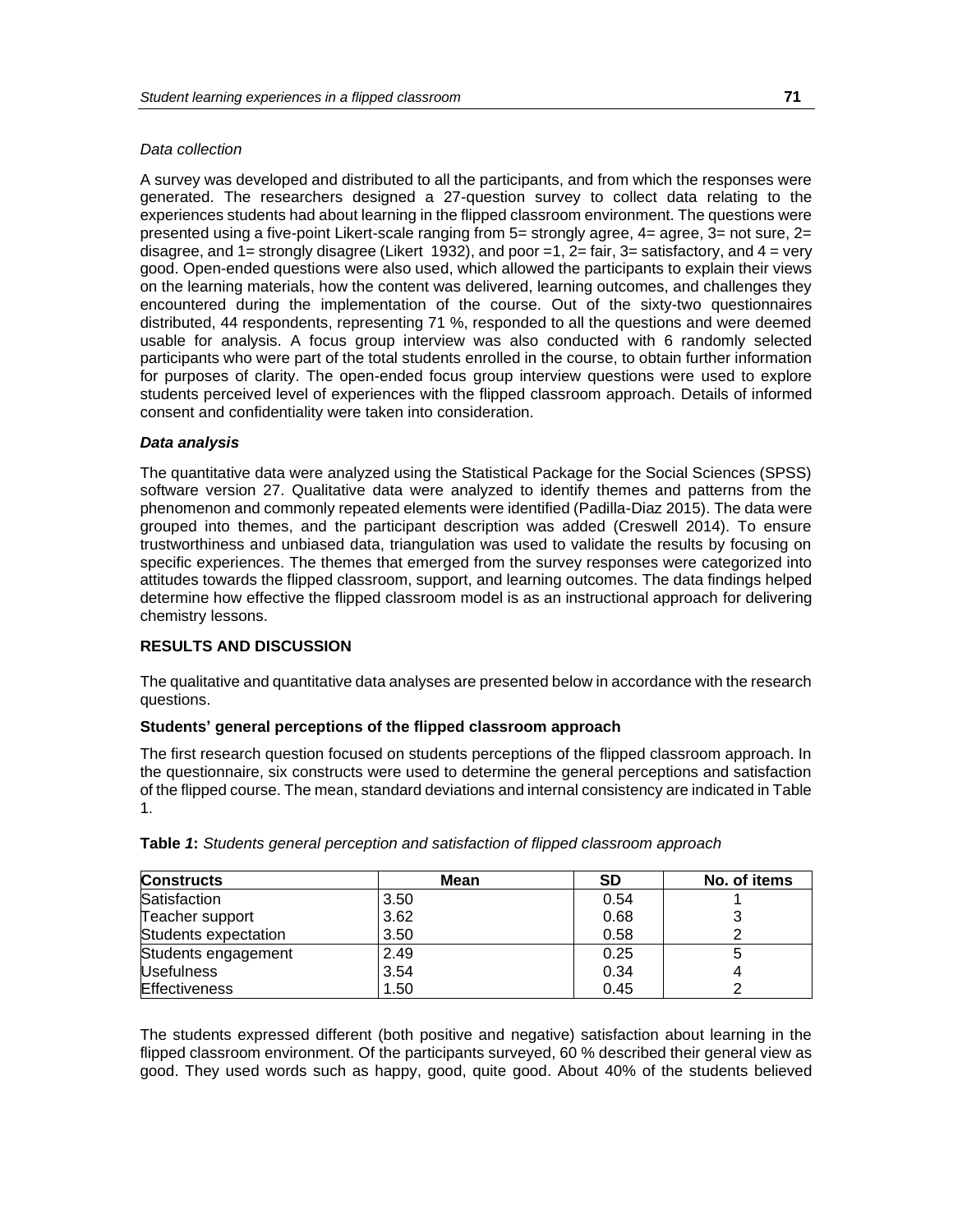learning in flipped classrooms was challenging, stressful, tedious, boring, and difficult. Some students expressed their satisfaction with learning in the flipped classroom model, describing it as innovative as the world is changing to technology, and incorporating online learning now will help them in the future. In comparing the means of all the items, the highest was noted in the teacher support category (M=3.62, SD= 0.68), followed by usefulness (M=3.54, SD=0.34) and student engagement (M=2.49, SD=0.25). The overall satisfaction and students' expectation had a mean score of (M=3.50, SD= 0.54) and (M=3.50, SD= 0.58) respectively. The lowest mean score was the effectiveness category (M=1.50, SD=0.45).

Further, in regard to the overall perception of the flipped classroom, responses from the survey show that the participants were satisfied with the flipped classroom course ( $M = 3.50$ , SD=0.54) where students indicated their satisfaction level to be either,  $3=$  satisfactory  $4=$  very good. A correlation results analysis revealed a positive correlation between student satisfaction and other related variables *(p< .05)*:

- Instructors' skill, competence, and use of techniques to engage students ( $r = 0.63$ )
- Instructors explained the concept, and learning materials enhanced my understanding (*r = 0.54*)
- Student perception of knowledge, skills, and experience to use ICT to learn ( $r = 0.58$ )
- Students' confidence to obtain good grade in course  $(r = 0.42)$
- Watching videos, reading materials before class helped me learn more  $(r = 0.51)$
- Students' perception of active participation in class discussion ( $r = 0.61$ )
- Students' confidence learning in flipped classroom ( $r = 0.55$ )

In addition to the students' high satisfactory level with the flipped classroom approach, the response to the survey question that sought to know their confidence in getting a good grade in the course taught with the flipped classroom, revealed that most of the students agreed or strongly agreed (4  $=$  agreed and 5=strongly agreed) that they could get a good grade in the course (M= 4.43, SD = 0.54), as shown in Table 2 below.

# **Students perceived benefits of the flipped classroom approach**

The respondents had positive perceptions of learning outcomes towards the flipped classroom model, as indicated in Table 2.

| <b>Constructs</b>                                                                   | Agree<br>(%) | <b>Disagree</b><br>(%) | М    | <b>SD</b> |
|-------------------------------------------------------------------------------------|--------------|------------------------|------|-----------|
| I have the knowledge and skills of using ICT to<br>learn                            | 75.3         | 20                     | 3.75 | 0.46      |
| Blended learning encourages me to look for extra<br>information about the topic     | 58.6         | 31.2                   | 4.00 | 0.01      |
| I am confident I can get a good grade in this<br>course                             | 97.9         | 1.5                    | 4.43 | 0.54      |
| I am more confident in learning in a blended<br>environment than the lecture method | 72.3         | 20.5                   | 2.57 | 0.98      |
| I watched the videos read materials before class,<br>and it helped me to learn more | 68.3         | 36.8                   | 3.57 | 0.79      |
| The videos and learning materials are exciting<br>and motivated me to learn         | 78.4         | 19.6                   | 3.00 | 0.82      |

**Table** *2***:** *Mean value of students' perceived learning outcomes*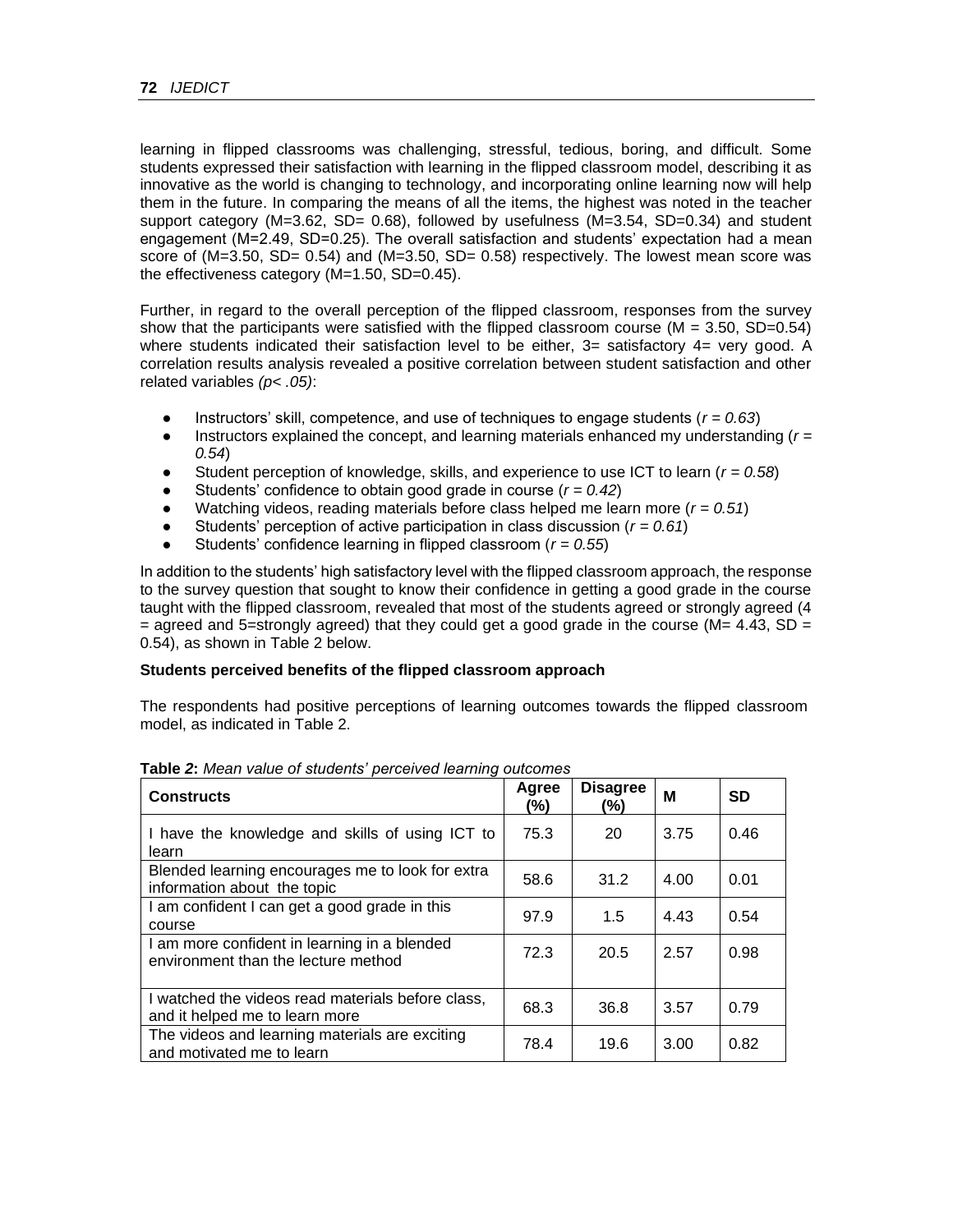| I was too anxious about blended learning, and<br>now my confidence has increased        | 62.5 | 18.4 | 3.75 | 0.71 |
|-----------------------------------------------------------------------------------------|------|------|------|------|
| Teacher using different teaching strategies<br>enhanced conceptual understanding        | 59.4 | 35.2 | 3.63 | 0.74 |
| I participate actively in-class discussion, problem-<br>solving activities than lecture | 42.8 | 48.3 | 3.29 | 0.95 |
| Seeing the teacher for face-to-face discussion<br>makes learning easier for me          | 57.1 | 28.1 | 3.43 | 0.79 |
| The course content was too much, and the<br>blended learning made it easier to learn    | 64.8 | 15.6 | 3.63 | 1.06 |
| Participating in online group work encouraged me<br>to understand better                | 15.0 | 85.7 | 2.29 | 0.76 |

Findings from the survey showed that the participants strongly agreed that blended learning encourages them to look for extra information aside from what the teacher provides them in class (M= 4.00). Student views indicate that looking for additional information helps to enhance their knowledge construction, leading to higher confidence to get good grades. The construct – *I am confident I can get a good grade in this course*, had the highest mean value of 4.43 (42.9% strongly agreed). Since students take responsibility for their learning in the flipped classroom, specific skills and knowledge of ICT are essential. About 75% of the participants agreed they had developed skills and experience to use ICT to learn independently (M=3.75, SD= 0.46). Since watching videos and reading materials before class is crucial in FCA, 68% of the students agreed they were motivated to prepare before class, which helped their learning (M= 3.57, SD= 0.79). Effective communication and interaction between instructors and students during in-class time are essential in flipped classrooms. Students found that having discussions with instructors in a face-to-face classroom was helpful for further clarification of the videos and reading materials to correct misconceptions. About 57% ( $M = 3.43$ ,  $SD = 0.79$ ) of the participants agreed that seeing the teacher for face-to-face interactions and discussions enhanced their understanding. Many students (59%) agreed that during the class discussions, instructors applied different strategies to explain concepts. The participants were confident and optimistic that instructor use of a blended learning approach to deliver the course motivated them to learn more.

In addition, the results show that students' motivation encourages and boosts their confidence to learn. Since the FCA is a new instructional model in Ghana, many students are anxious about it. Although many students (62.5 % ) felt anxious about the approach, their confidence level increased  $(M= 3.75, SD = 0.71)$ . In this study, the lowest mean value was found for interacting with peers in the Google classroom ( $M=2.29$ ,  $SD = 0.76$ ). Students valued working with peers, but many of them (85%) disagreed that participating in an online group discussion encouraged them to learn the course as opposed to the traditional lecture method.

### **Student perceptions of the impacts of the flipped classroom on their learning outcomes**

Content analysis from the survey was compared to the focus group data to confirm the participants' perceptions and experiences. Overall, students noted that the flipped classroom approach contributed to a more profound understanding of the content. The students perceived that the flipped classroom helped them to do complex tasks. Students reported that the flipped classroom learning environment is an avenue that provides the opportunity to think deeply about their tasks, which is a component in scientific inquiries. They reported that they understood the process of scientific investigations after the course. They also noted that the flipped classroom environment creates an avenue for synthesizing information to make meaning. Some of the students noted that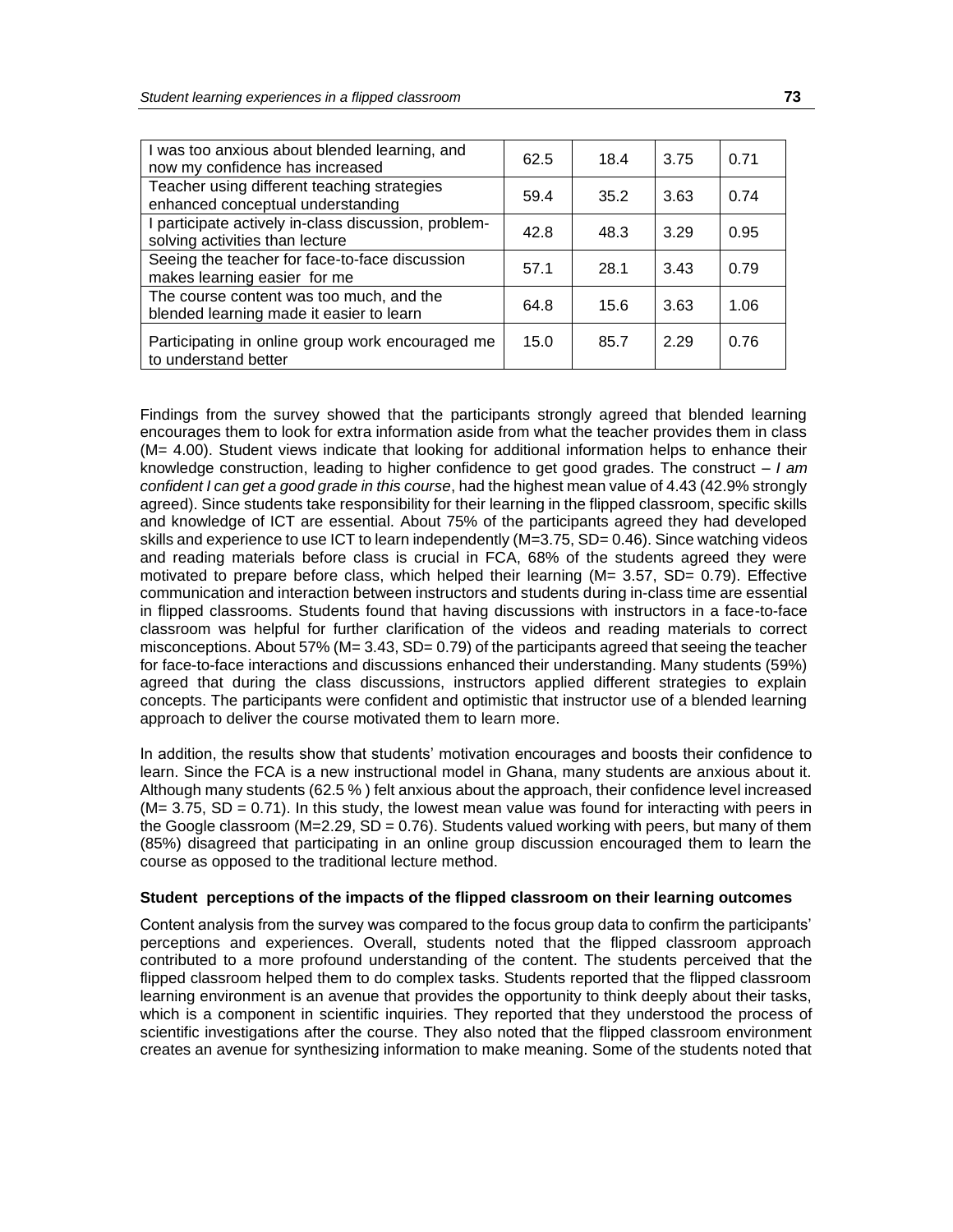flipped classrooms enabled them to synthesize information to develop new knowledge as they go through the active learning activities on their own at their convenience.

### *Enhanced understanding of learning concepts*

The findings revealed that flipped classrooms foster a deeper understanding of concepts and contribute to more profound learning by the respondents. The students perceived the flipped classroom environment as helping them to complete difficult tasks and to think deeply about the tasks. Student 3 noted:

*"learning in the flipped classroom encouraged and motivated me to master knowledge searching skills, which will help me connect with other aspects of my life. The use of inclass time for deliberations on the problem-solving questions makes students master the skills to perform difficult tasks ". [Student(S)3]*

Understanding scientific inquiries is one of the advantages of the flipped classroom, where students engage in active learning. Students understood the process of scientific investigations after being exposed to the flipped classroom.

### Student 1 noted:

*"As we engaged in inquiry learning enabled us to process information to construct knowledge by creating new ideas, which provide the opportunity to increase my understanding of the topics." [S 1]*

The findings showed the flipped classroom environment creates an avenue for synthesizing information to make meaning. Some of the students explained that the flipped classroom enabled them to synthesize information to develop new knowledge as they go through the active learning activities on their own at their convenience. Student 4 noted that:

*" I find it much more beneficial because it helped us gather new information since an update of information is located on the internet every day." [S 4]*

#### *Collaborating with peers*

The responses showed that the use of in-class time for deliberations on the problem-solving questions makes students master skills to perform problem-solving. The students were optimistic that interacting and collaborating with peers provided an opportunity to solve challenging tasks during their group work. Student 2 stated:

*"Working with peers helped me finish the tasks on time and fostered effective peer teaching as we share ideas among ourselves."[S 2]*

In addition, Student 5 noted:

*"The flipped classroom is good because we can share ideas with peers, which enhanced our understanding of the concept better when working with peers than a teacher teaching us." [S 5]*

One essential element of the flipped classroom is teacher-student interactions. Students perceived the flipped classroom approach as effective since they had a better chance to receive constructive feedback from instructors. They had the opportunity to meet the instructor in class for discussions and reflections on the videos, reading materials, and other incidental tasks. This helped boost their understanding of the concepts since the instructor used that free time to provide feedback, explain concepts students find difficult, and clarify their misconceptions. These experiences encouraged students to go through the various stages of finding answers to the assigned problems, thus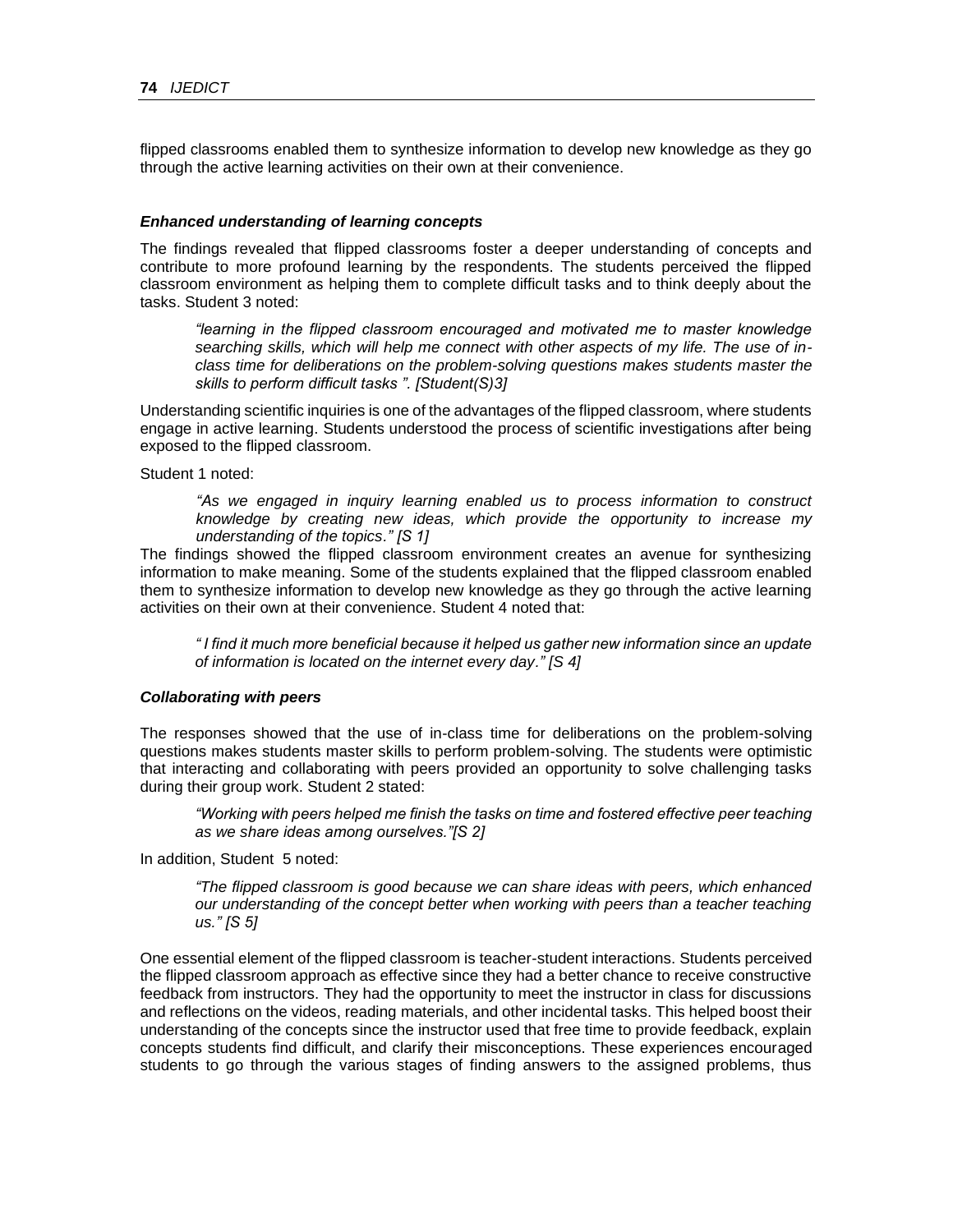enhancing their understanding of the scientific inquiry. Some students expressed their positive experiences in collaborating with peers, as follows:

*"During the out of a class session, we were encouraged to share ideas during the discussion with peers to clear any misconceptions we had." [S 3] "The tutor's presence makes me feel comfortable as he helped to discuss our questions to* 

*understand the topic better." [S 6].*

*"We were able to discuss our problems we did not understand with the teacher who explained to us and sometimes corrected our misconceptions." [S2]*

Another learning outcome the students mentioned was meeting their course expectations through active collaborating activities. Some of the students felt more comfortable working with peers in the group to build their confidence to learn. In addition, the engagement enhanced interpersonal interaction, and the group activities helped students become more open-minded as they shared ideas, discussed, reflected, and came to common conclusions. Consequently, students were of the view that the flipped classroom fosters effective peer teaching as they were able to share ideas. The students preferred the approach since it promoted their interaction and their communication skills. Student 5 was of the view that:

*"Working with other students helped us learn the concepts. Through the discussions, we can ask our peers for clarification and communication to better understand the concept". [S 5]*

Another participant reiterated that:

*"Because the interactions with our teacher and other students are cordial such to an extent, we don't feel unwilling to answer and ask questions in the class." [S 1]*

Further, Student 2 noted that:

*"The flipped classroom creates opportunities for us to be more interactive as we collaborate and discuss to bring out different ideas and views to be shared. Through the collaboration, we understand the concept well". [S 2]*

Student 4 added:

*"Our expectations increased when collaborating with peers through the class discussion. We could come to a common agreement regarding presenting results in our group project". [S 4]*

### *Critical thinking*

Some of the students perceived the flipped classroom approach as promoting divergent ideas. Students' views revealed that the flipped classroom was a means of developing convergent ideas among peers during group work. This helped them become more confident as they learned, leading to positive knowledge construction and enhanced convergent skills to explore new information further.

Student 2 illustrated as follows: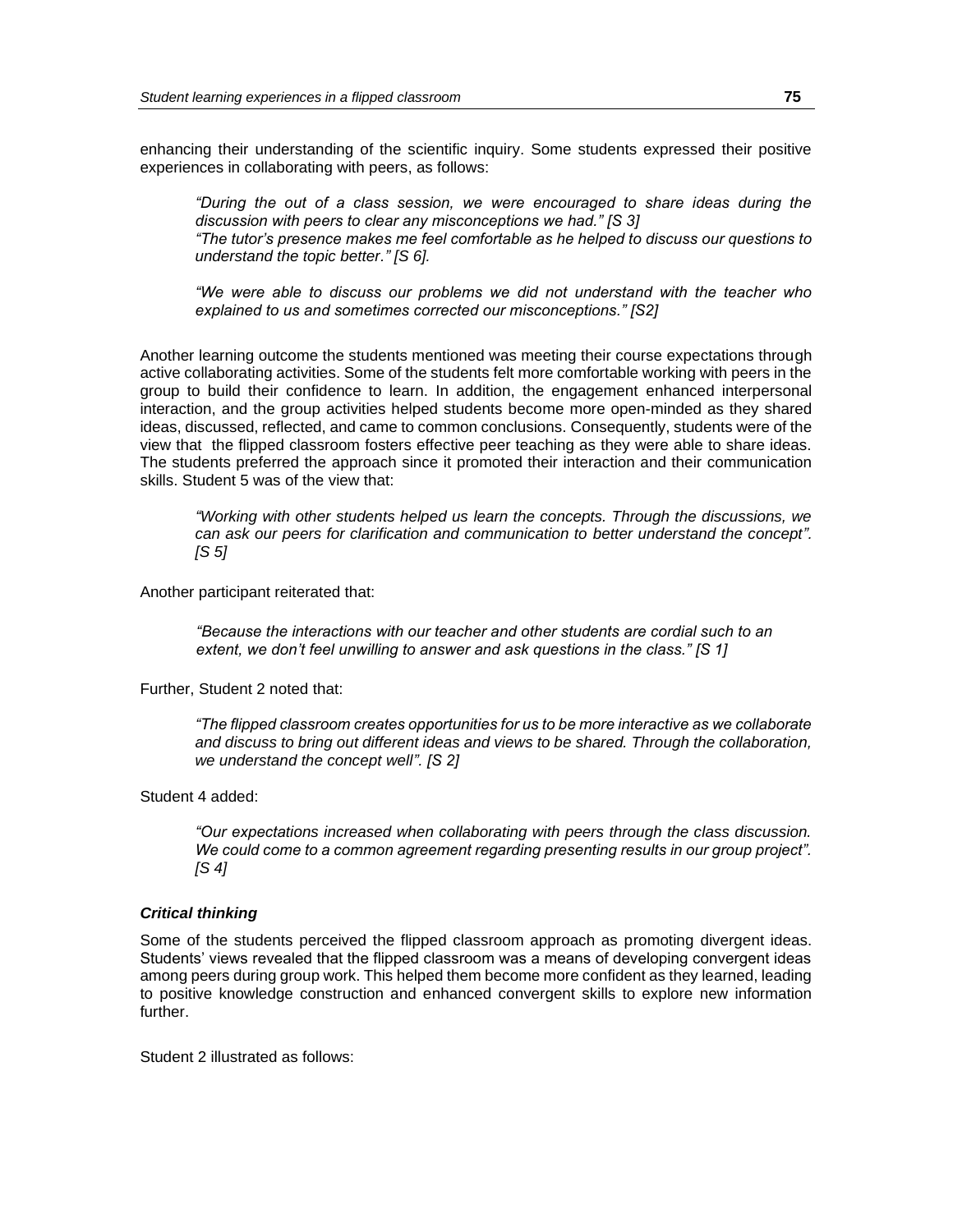*"The course materials were beneficial in so many ways I would say, for instance, we can use them in everyday life-solving everyday problems since we learn outside the classroom. We can apply what we learn to solve problems which is quite good ".[S 2]*

In addition, student 6 supported the view and noted that:

*"We demonstrated that what we are learning in the classroom is linked to the real-life situation as we look for ideas through brainstorming to solve problems. This helped us understand the concept more and improve our critical thinking". [S 6]*

### **Challenges of using the flipped classroom approach**

Even though the students' level of satisfaction was generally very high in terms of positive perceptions, they also pointed out some challenges they encountered in the flipped course. The responses to students' perceived challenges are shown in Figure 1 below.

About 50% of the students surveyed responded that taking the course was more challenging as it increased their workload and they preferred taking the course face-to-face only. They felt the course content had many learning areas, tasks, and independent activities such as out-of-class tasks. About 88% of the participants surveyed agreed that the cost of ICT resources, such as data bundles, and android phones made it difficult for them to learn. As a result of the lack of ICT resources, 75% of the students found it challenging to access the learning materials, while 72% of the respondents indicated they had no knowledge and skills to use digital tools and online learning platforms. In addition, 25% of the students agreed that they had issues with access to the Internet and poor network connectivity at home to support their learning. These challenges might have affected students' preparation, participation in online discussions, and submission of assignments, leading to negative attitudes, motivation, and learning confidence.



Pre-service teachers identified challeges

**Figure 1:** Responses on students' perceived challenges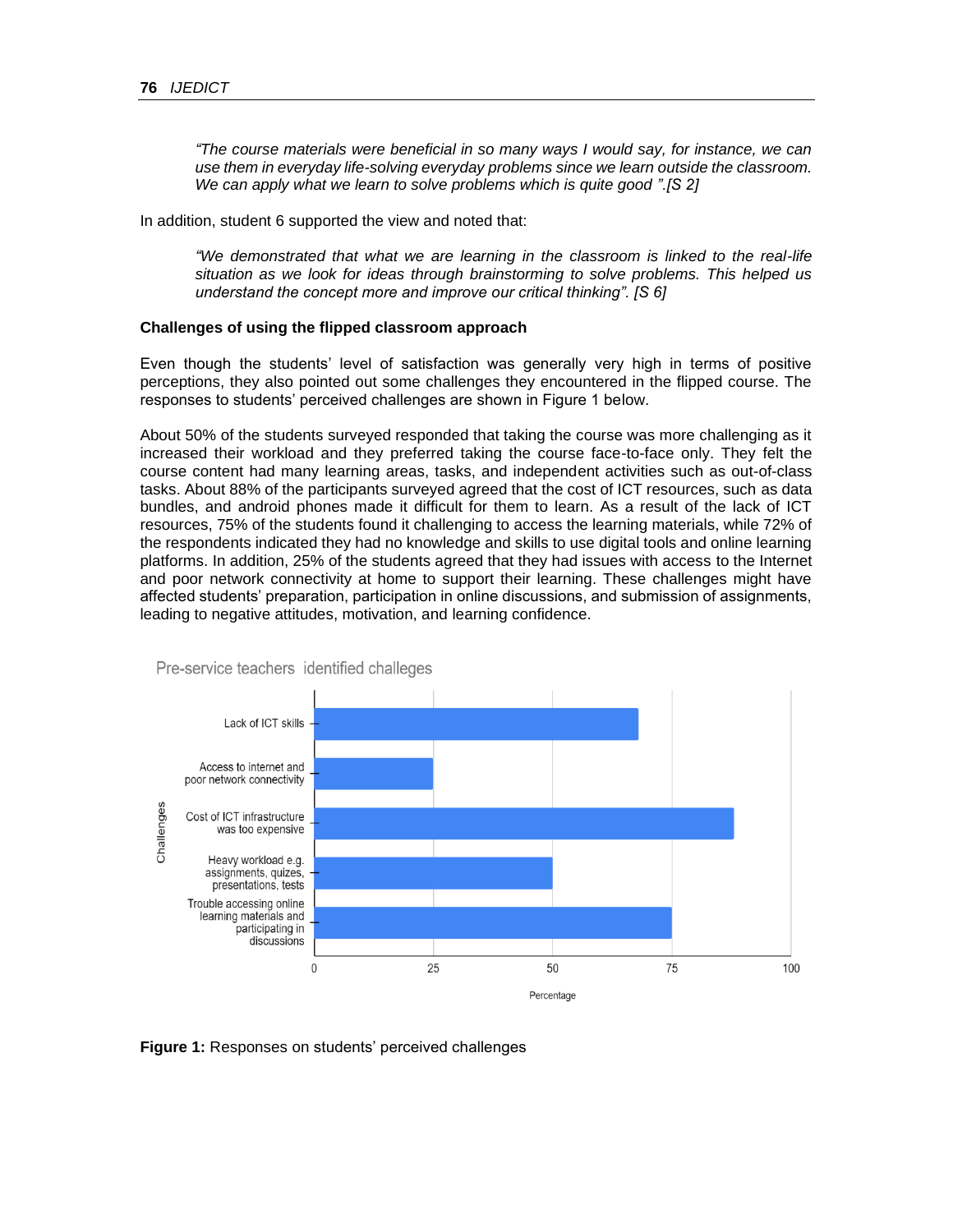During the focus group interviews, the students further highlighted the barriers and challenges shown in the survey responses in Figure 1. Although the students were satisfied, they further expressed their views during the focus group interviews on the effectiveness of learning in the flipped classroom environment. They emphasized poor network connections and Internet access as factors that impacted their learning. They noted that most students could not join the online discussions due to poor network connections and lack of Internet. They reiterated the lack of Internet facilities in their homes to watch the videos or join online discussions, so they were not enthused in taking the course. Some students expressed their difficulty in learning in the flipped classroom environment as follows:

*"The internet connectivity is deficient in our homes, and so doing online studies is very difficult. Many students did not participate because sometimes you will join the online class, and it disconnects, and before you come back, the lesson is over". [S1]*

*"It was challenging to understand the concept because of the internet, and sometimes the connection was poor." [S3]*

*"Because of the bad network, it was difficult for me to understand some of the topics since it was challenging to access the class materials. Sometimes I could not join the online discussions for interaction with the lecturer". [S 4]*

*"We have challenges with the internet connectivity, and the poor network disruption makes it uncomfortable to learn." [S2]*

*"We have challenges with the slow network and poor internet connectivity, which putten together makes the face to face better than flipped classroom approach." [S5]*

In addition, students noted that the cost of data bundles was a challenge for them as there was no Wifi available, so they had to rely on mobile data on their android phones or laptops. They shared that data bundles were expensive as they had to use lots of data watching videos, joining online discussions with the teacher for a particular session, and submitting assignments. All these put an extra cost on their parents, thus demotivating them to participate actively in the class, especially in the virtual session. Some comments that illustrate the student views include:

*"The major challenge is the cost of data and internet connectivity. If the government can make available Wifi to connect the whole campus and classroom to the internet, that will be good ". [S3]*

*"Apart from the problem of the internet system always been slow resulted in a shortage of data bundle. [S2]*

*"Learning in a flipped classroom environment is expensive because of the cost of the data bundle involved data." [S 6]*

Another challenge the students faced was a lack of skills to use ICT. Some students found it challenging to use Zoom, prepare PowerPoint slides, type assignments, and upload them on the Google classroom platform due to a lack of skills in ICT. Some of the students stated:

*"The online session does not help us mainly because of a lack of skills in using some ICT tools and platforms. For example, you have to type the assignment text, unlike the face-toface classroom where you make handwritten submission". [S 5]*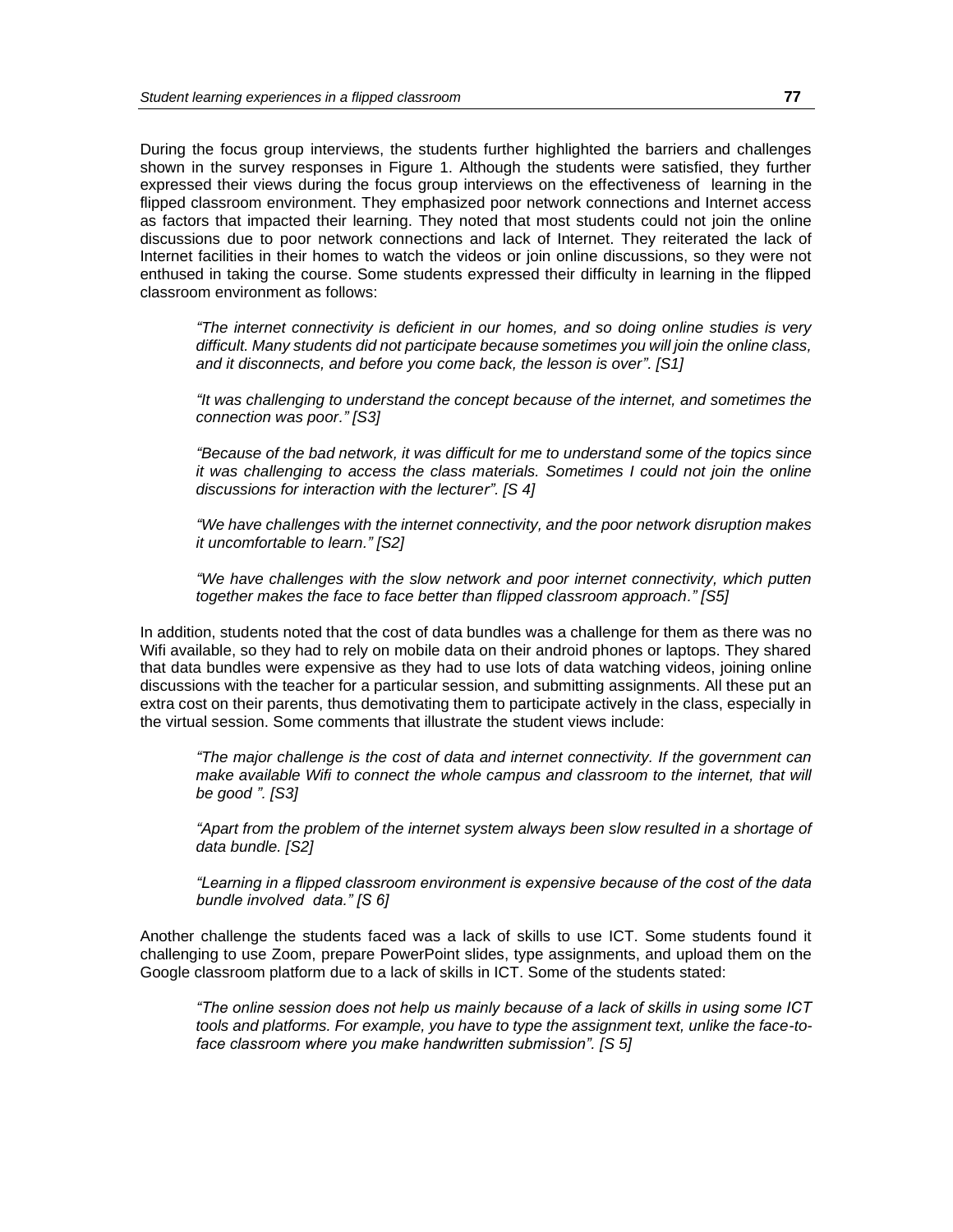*"Some of us do not know how to use computers to type, design Powerpoint, and upload documents in the Google classroom." [S4]*

### **DISCUSSION**

This study aimed to examine the impact of the flipped classroom on student learning. The findings indicate that flipped classrooms have a positive impact on student learning. Although the students noted that the content and structure of the course were too much, most of them felt that approach helped them learn and motivated them as well. The students displayed high satisfaction levels with taking the course through the flipped classroom approach and showed positive attitudes toward it. They indicated that the approach was effective as they met their expectations and experienced learning gains. These findings are similar to previous research results (Zainuddin & Attaran 2016; Jensen, Holt, Sowards, Ogden & West 2018). In addition, the results revealed that the flipped classroom is beneficial for students because the learning materials motivate and provide an opportunity for them to learn at their own pace, a finding consistent with that of Olakanmi (2017).

The quality of learning in FCA depends heavily on students preparation in the pre-class activities. Students reported that watching video lectures ahead of in-class time helped them prepare adequately for other activities, a finding that is supported by earlier studies (Grypp & Luebeck 2015; Wang 2016). Further, the video lectures and other learning activities motivated students to search for further information. This was also noted in other studies in which students reported that after pausing, rewinding and taking notes from the video lectures this helped to boost their understanding (Abeysekera & Dawson 2015; Ramnanan & Pound 2017). Students believed that the FCA approach enhances their level of engagement and satisfaction, which are essential elements of teaching and learning. Previous studies have pointed out that the quality of the flipped course video lectures and learning materials affects students' level of engagement and satisfaction (Al-Zahrani 2015; Al-Sudais 2019).

Regarding general perceptions, students had positive perceptions towards the flipped classroom approach. This finding is supported by those of previous studies (Bhagat, Chang & Chang 2016; Chen, Chao & Hung 2018; Xiu, Moore, Thompson & French 2019). The positive attitudes expressed among students from the FCA activities were consistent with other studies with students practicing outside of the classroom to reach high levels of understanding of concepts, knowledge construction, and mastering scientific inquiry skills (Turan & Goktas, 2016; Chen Hsieh, Wu, & Marek 2017). The design of the flipped classroom course was found to be encouraging and the finding is consistent with other studies for motivating students towards effective peer collaboration and interaction in friendly group working conditions (Soult, 2016; Bakar & Latif 2016).

However, students also developed negative attitudes towards the FCA based on the structure of the course, lack of ICT resources and infrastructure. The barriers and challenges noted by the participants are similar to previous study findings that the cost of Internet data and lack of resources led to students' negative perceptions of the flipped classroom (Sinha & Bagarukayo 2019). The study findings are also similar to other studies that found mixed views and perspectives. In a study by Anderson and Brennan (2015), few students reported the flipped classroom approach was unhelpful, which is the reverse in our findings. However this disagreement with other student perceptions might be attributed to challenges students encountered taking the course.

The students indicated that flipped classroom learning improved their learning outcomes and achievements regarding collaborative learning, knowledge construction and understanding, and critical thinking. The students found the approach to be more engaging than the traditional face-toface classroom leading to most students developing different learning outcomes. The findings of this study shows that most students agreed that video lectures, course content, and other learning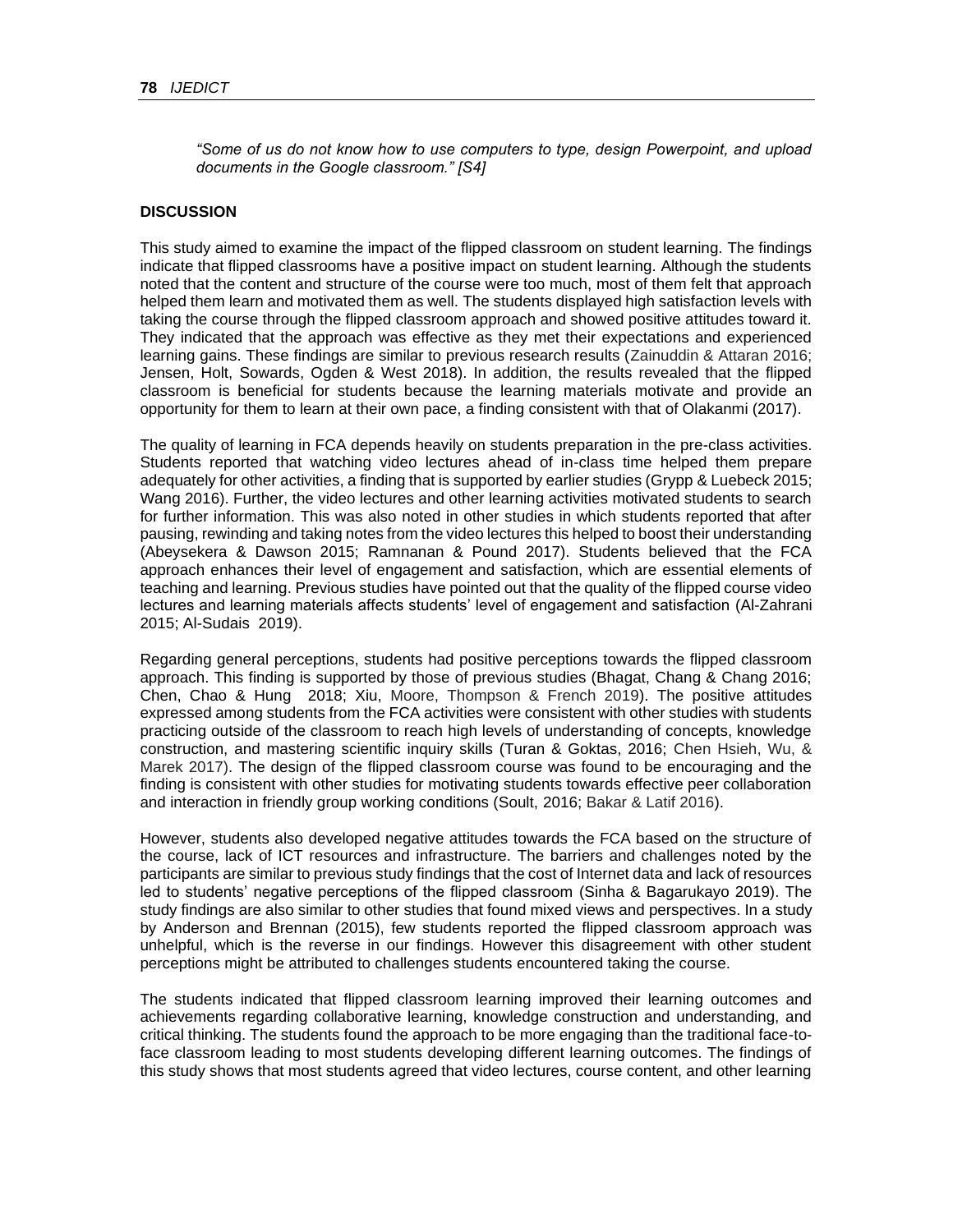materials were exciting and motivating; a finding that was also reported in earlier studies (Gilboy, Heinerichs & Pazzaglia 2015; Zainuddin & Attaran 2016). Most students agreed that the flipped classroom could help create a learning community among peers. The result is similar to Mzoughi's (2015) study, where he found most students had positive engagement and interaction with peers in a flipped classroom course. In addition, the results of our study showed that the flipped classroom creates opportunities for student-students and instructor-students interactions. The students mentioned their interaction with the helpful instructor and the findings lend support to the view that the teachers' learning coach and guide role is essential for effective use of the FCA. Further, students saw working with peers as applicable since it helped to develop better attitudes for learning experiences. These active learning activities were also found to enhance students' social skills development in earlier studies, as they collaborated and engaged with peers (Rotellar & Cain 2016; Chien & Hseih 2018).

The students reported being in a flipped classroom learning environment enhanced their understanding of scientific concepts. Several studies have reported increasing students' understanding of concepts through technology (Mitchell 2017) and in a flipped classroom, an opportunity is created for students to learn independently outside of the classroom space, which is an essential element for achievement (Uzunboylu & Karagozlu 2015). Wright, Greenfield & Hibbert (2017) reported that active engagement of students in the class discussions helped reduce errors, and through that, struggling students are identified and assisted. In addition, this study showed that the flipped classroom enhanced the development of students' critical thinking skills. Students learning through the flipped classroom approach are engaged in tasks that enhance the development of thinking skills as they seek solutions to problems (Wanner & Palmer 2015; DeRuisseau 2016; Aldaka 2020). However, these strong positive students' views indicate that learning outcomes such as achievement can be used to assess academic performance.

Despite the positive perceptions about the flipped classroom, the students also indicated that learning under the flipped classroom approach could be challenging. Our study shows that the lack of ICT infrastructures such as Internet data bundles and digital tools hinders student learning in a technology-enhanced environment. Students also mentioned that data bundles and android phones were too expensive for them. These findings align with other studies emphasizing access to ICT resources and access to the Internet and its associated high-cost Internet and digital tools (Wang 2016; Chen 2016; Sinha & Bagarukayo 2019; Bubou & Job 2021). In addition, our study showed students lacked the requisite skills to use ICT tools and navigate through the new online platforms, a finding supported by other earlier studies (Chen, Wang & Chen 2014; Leo & Puzio 2016; Ngo & Eichelberger 2021). These findings imply that students lack self-efficacy and technological competence to learn in an online learning environment effectively. These barriers according to the students affected their preparation and learning in-class activities of the FCA, which is also supported by Akçayır & Akçayır (2018). Therefore, adequate preparation and support must be considered when planning the FCA course.

#### **CONCLUSION**

The flipped classroom approach has been used in teaching at different educational levels, including secondary, college, and university levels, to highlight its benefits; however, less attention has been focused on students. Most of these studies have highlighted the learning outcomes and have ignored the aspect of developing teachers to accept technology integration teaching as a professional development approach as they enter the classroom right after graduation. Building student confidence in using new techniques such as the flipped classroom is still lacking in the literature, especially in such times like the COVID-19 pandemic where the future of education is uncertain. The findings of this study on flipped classrooms are encouraging for teacher education, and there is the need to highlight certain factors when implementing the approach. First, access to technological tools for communication (such as, computers, android phones and internet facilities.)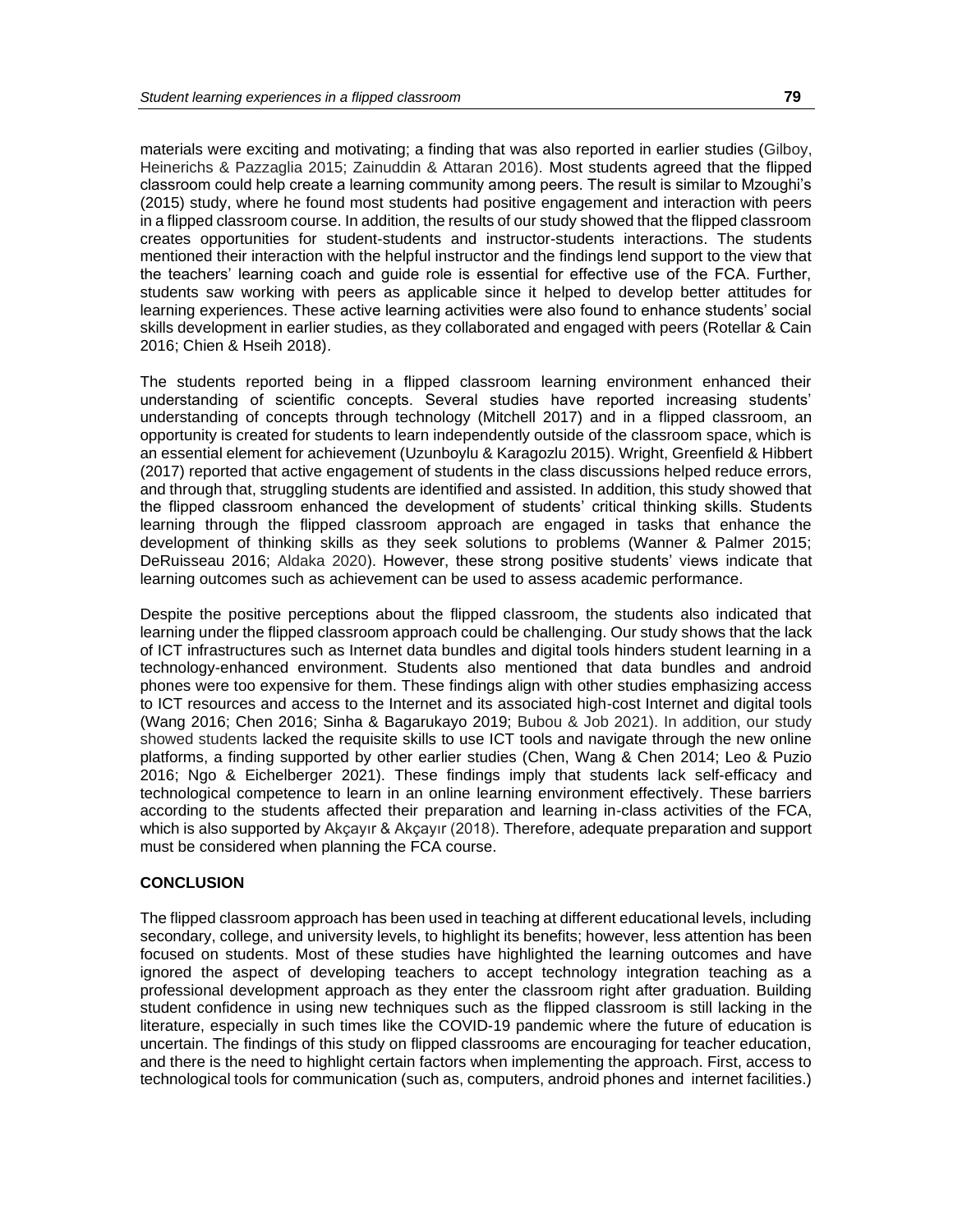Also, the course content and learning materials such as videos, powerpoints slides, tasks, classroom activities, and assessment should be well chosen and prepared to be more engaging for students. The instructor's role and the type of interactions presented with students are critical in achieving flipped classroom success. The instructor should guide students throughout the activities to provide immediate feedback for an effective learning process.

### **REFERENCES**

- Abeysekera, L. & Dawson, P. (2015), **"**Motivation and cognitive load in the flipped classroom: definition, rationale and a call for research**".** *Higher Education Research & Development*, vol. 34, no. 1, pp.1-14.
- Akçayır, G. & Akçayır, M. (2018). "The flipped classroom: A review of its advantages and challenges", *Computers & Education*, vol. 125, pp.334-345.
- Aldaka, F. **(**2020**), "**Flipped Classroom Approach in Increasing EFL Learners' Higher-order Thinking Skills: An Overview**",** *RETAIN*, vol. 8, no. 3.
- Al-Samarraie, H. & Hurmuzan, S. (2018), "A review of brainstorming techniques in higher education", *Thinking Skills and Creativity*, vol. *27*, pp.78-91.
- Al-Sudais, T.A. (2019), "The Impact of Flipped Classroom Approach on College Students' Academic Achievement and Motivation", *Journal of Education/Al Mejlh Altrbwyh*, vol. 33, no. 132.
- Al-Zahrani, A.M., (2015). "From passive to active: The impact of the flipped classroom through social learning platforms on higher education students' creative thinking". *British Journal of Educational Technology*, vol. 46, no. 6, pp. 1133-1148.
- Anderson, L. & Brennan, J.P., (2015). "An experiment in "flipped" teaching in freshman calculus". *Primus*, vol. 25, no. 9-10, pp.861-875.
- Bakar, N.A. & Latif, H., (2016). "The influence of blended learning on EFL students' writing apprehension and writing performance: A qualitative case study". *European Journal of Multidisciplinary Studies Articles*, *1*.
- Bartlett, K.R., (2005). "Survey research in organizations". *Research in organizations: Foundations and methods of inquiry*, pp.97-113.
- Bergmann, J., & Sams, A. (2012). *Flip your classroom: Reach every student in every class every day*. International Society for Technology in Education.
- Berland, L.K., Schwarz, C.V., Krist, C., Kenyon, L., Lo, A.S. & Reiser, B.J., (2016). "Epistemologies in practice: Making scientific practices meaningful for students". *Journal of Research in Science Teaching*, vol. 53, no. 7, pp.1082-1112.
- Bernard, J.S., (2015). "The flipped classroom: fertile ground for nursing education research". *International Journal of Nursing Education Scholarship*, vol. *12*, no. 1, pp.99-109.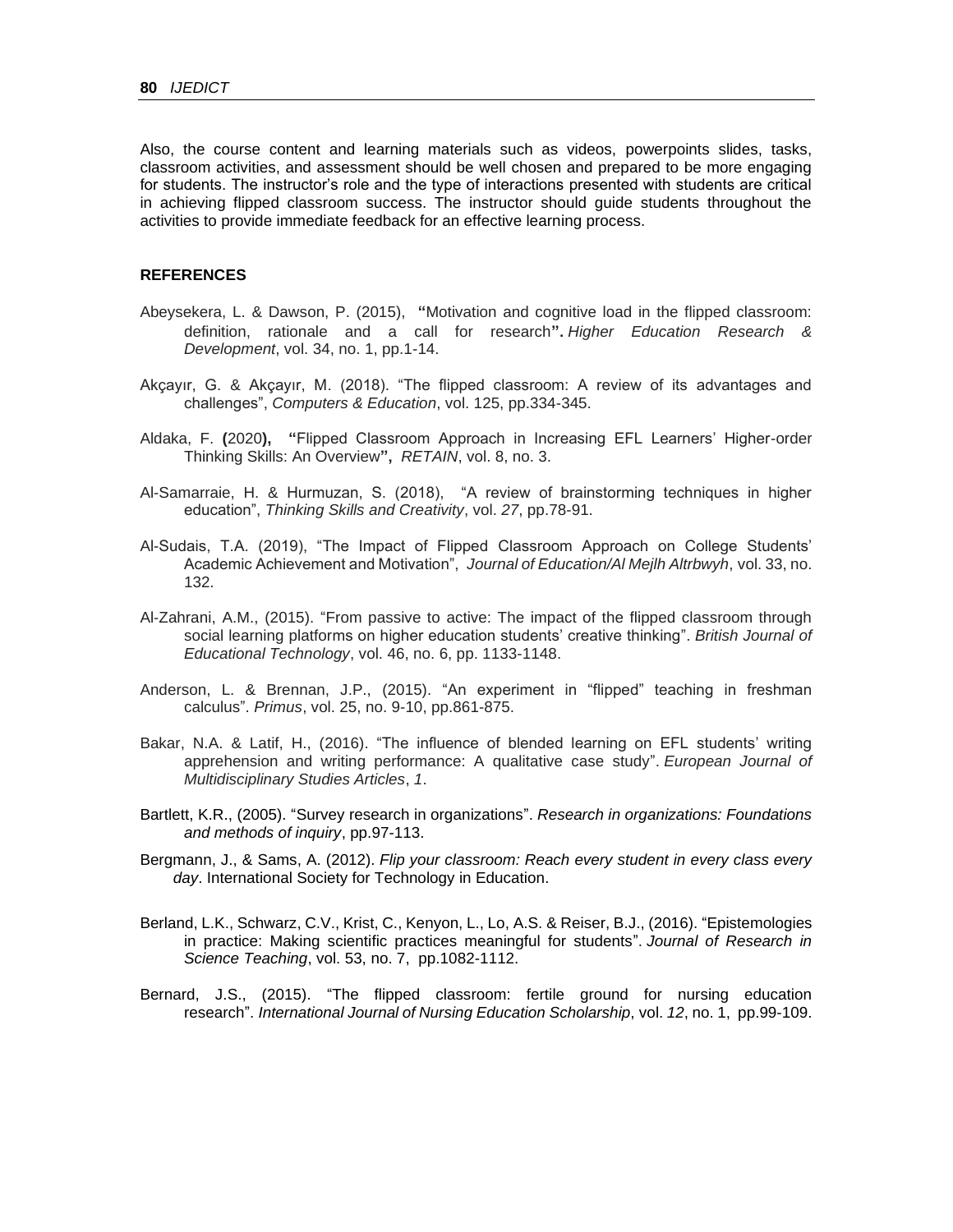- Bhagat, K.K., Chang, C.N. & Chang, C.Y., (2016). "The impact of the flipped classroom on mathematics concept learning in high school". *Journal of Educational Technology & Society*, vol. 19, no. 3, pp.134-142.
- Bloom, B.S., (1956). Taxonomy of educational objectives. Vol. 1: Cognitive domain. *New York: McKay*, vol. 20, no. 24, p.1.
- Bonney, E.A., Amoah, D.F., Micah, S.A., Ahiamenyo, C. & Lemaire, M.B., (2015). "The Relationship between the Quality of Teachers and Pupils Academic Performance in the STMA Junior High Schools of the Western Region of Ghana". *Journal of Education and practice*, vol. 6, no. 24, pp.139-150.
- Brooks, A.W., (2014). "Information literacy and the flipped classroom: Examining the impact of a one-shot flipped class on student learning and perceptions". *Communications in Information Literacy*, vol. 8, no. 2, p.4.
- Bubou, G. & Job, G., (2021). "Benefits, Challenges and Prospects of Integrating E-Learning into Nigerian Tertiary Institutions: A mini review". *International Journal of Education and Development using Information and Communication Technology*, vol. 17, no. 3, pp.6-18.
- Chen Hsieh, J.S., Wu, W.C.V. & Marek, M.W., (2017). "Using the flipped classroom to enhance EFL learning". *Computer Assisted Language Learning*, vol. 30, no. 1-2, pp.1-21.
- Chen, Y., Wang, Y. & Chen, N.S., (2014). "Is FLIP enough? Or should we use the FLIPPED model instead?". *Computers & Education*, vol. *79*, pp.16-27.
- Chen, L.L., (2016). "Impacts of flipped classroom in high school health education". *Journal of Educational Technology Systems*, vol. 44, no. 4, pp.411-420.
- Chen, M.H., Chao, Y.C.J. & Hung, H.T., (2018), January. Learning in a flipped english classroom from university students' perspectives. In *proceedings of the 6th international conference on information and education technology* (pp. 33-37).
- Clark, K.R., (2015). "The effects of the flipped model of instruction on student engagement and performance in the secondary mathematics classroom". *Journal of Educators Online*, vol. 12, no. 1, pp.91-115.
- Du, S. C., Fu, Z. T., & Wang, Y. (2014). The flipped classroom-advantages and challenges. In *International Conference on Economic Management and Trade Cooperation*, vol. 107, pp. 17-20.
- DeRuisseau, L. R. (2016). "The flipped classroom allows for more class time devoted to critical thinking". *Advances in physiology education*, vol. 40, no. 4, pp. 522-528.
- Fautch, J.M., (2015). "The flipped classroom for teaching organic chemistry in small classes: is it effective?". *Chemistry Education Research and Practice*, vol. 16, no. 1, pp.179-186.
- Flores, O., Del-Arco, I. & Silva, P., (2016). "The flipped classroom model at the university: analysis based on professors' and students' assessment in the educational field". *International Journal of Educational Technology in Higher Education*, vol. 13, no. 1, pp.1-12.
- Gilboy, M.B., Heinerichs, S. & Pazzaglia, G., (2015). "Enhancing student engagement using the flipped classroom". *Journal of Nutrition Education and Behavior*, vol. 47, no. 1, pp.109-114.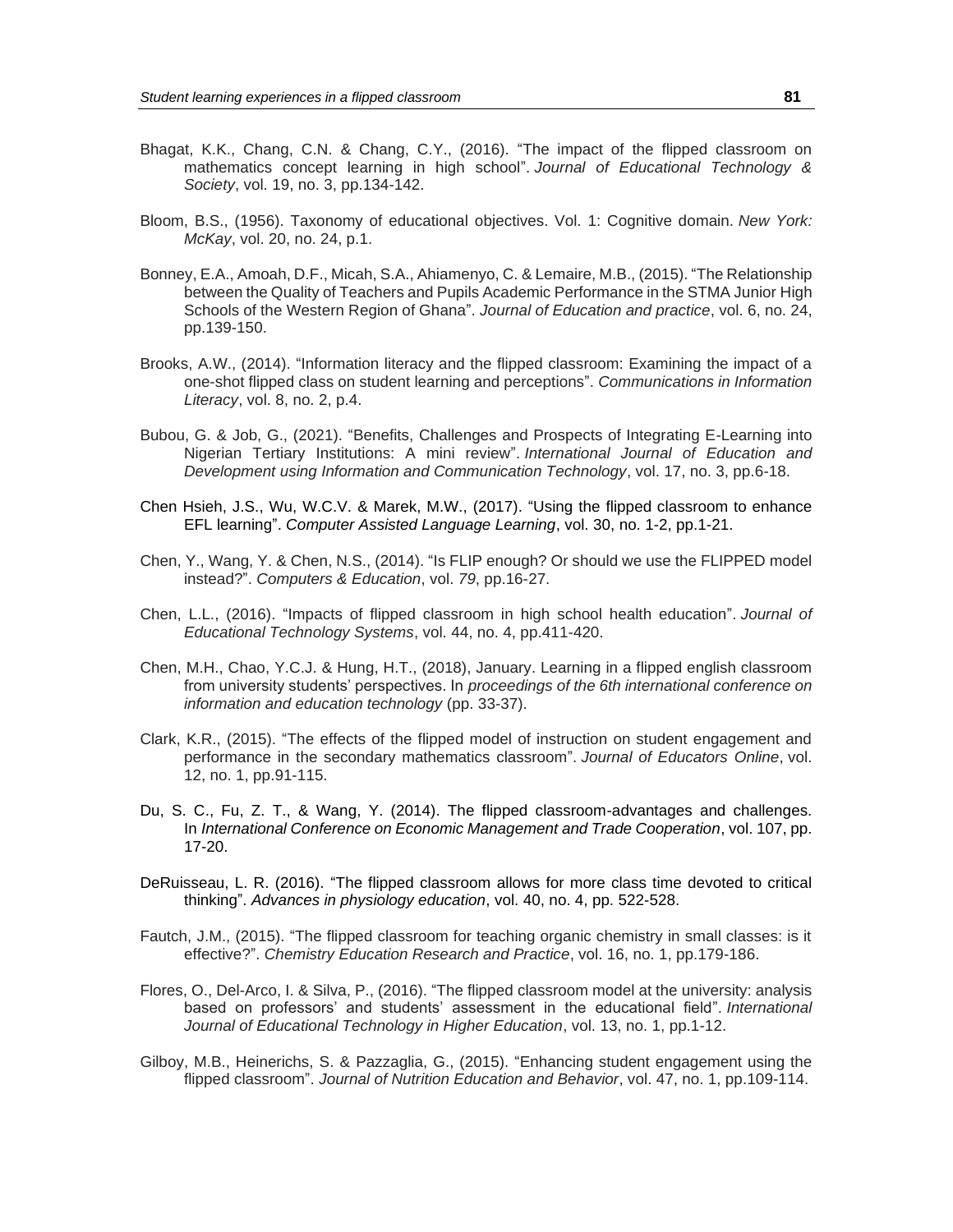- Gough, E., DeJong, D., Grundmeyer, T. & Baron, M., (2017). "K-12 teacher perceptions regarding the flipped classroom model for teaching and learning". *Journal of Educational Technology Systems*, vol. 45, no. 3, pp.390-423.
- Grypp, L. & Luebeck, J., (2015). "Rotating solids and flipping instruction". *The Mathematics Teacher*, vol, 109, no. 3, pp.186-193.
- Hashim, N.A. & Shaari, N.D., (2020). "Malaysian teachers'perception and challenges towards the implementation of flipped learning approach". *Asian People Journal (APJ)*, vol. 3, no. 2, pp.62-76.
- Hew, K. F., Jia, C., Gonda, D. E., & Bai, S. (2020). "Transitioning to the "new normal" of learning in unpredictable times: pedagogical practices and learning performance in fully online flipped classrooms". *International Journal of Educational Technology in Higher Education*, vol. 17, no. 1, pp.1-22.
- Huang, Y. N., & Hong, Z. R. (2016). "The effects of a flipped English classroom intervention on students' information and communication technology and English reading comprehension". *Educational Technology Research and Development*, vol. 64, no. 2, 175- 193.
- Jensen, J.L., Kummer, T.A. & Godoy, P.D.D.M., (2015). "Improvements from a flipped classroom may simply be the fruits of active learning". *CBE—Life Sciences Education*, vol. 14, no. 1, p.ar5.
- Jensen, J.L., Holt, E.A., Sowards, J.B., Heath Ogden, T. & West, R.E., (2018). "Investigating strategies for pre-class content learning in a flipped classroom". *Journal of Science Education and Technology*, vol. *27,* no. 6*,* pp.523-535.
- Kalin, J., (2012). "Doing what comes naturally? Student perceptions and use of collaborative technologies". *International Journal for the Scholarship of Teaching and Learning*, vol. 6, no. 1, p.n1.
- Kanevsky, L., (2011). "Deferential differentiation: What types of differentiation do students want?". *Gifted Child Quarterly*, vol. 55, no. 4, pp.279-299.
- Kettle, M., (2013). "Flipped physics". *Physics Education*, vol. 48, no. 5, p.593.
- Kim, M.K., Kim, S.M., Khera, O. & Getman, J., (2014). "The experience of three flipped classrooms in an urban university: an exploration of design principles". *The Internet and Higher Education*, vol. *22*, pp.37-50.
- Koh, J.H.L., (2019). "Four pedagogical dimensions for understanding flipped classroom practices in higher Education: A systematic review". *Educational Sciences: Theory & Practice*, vol. 19, no. 4, pp.14-33.
- Köroglu, Z.Ç. & Çakir, A., (2017). "Implementation of flipped instruction in language classrooms: An alternative way to develop speaking skills of pre-service English language teachers". *International Journal of Education and Development using Information and Communication Technology*, vol. 13, no. 2, pp.42-55.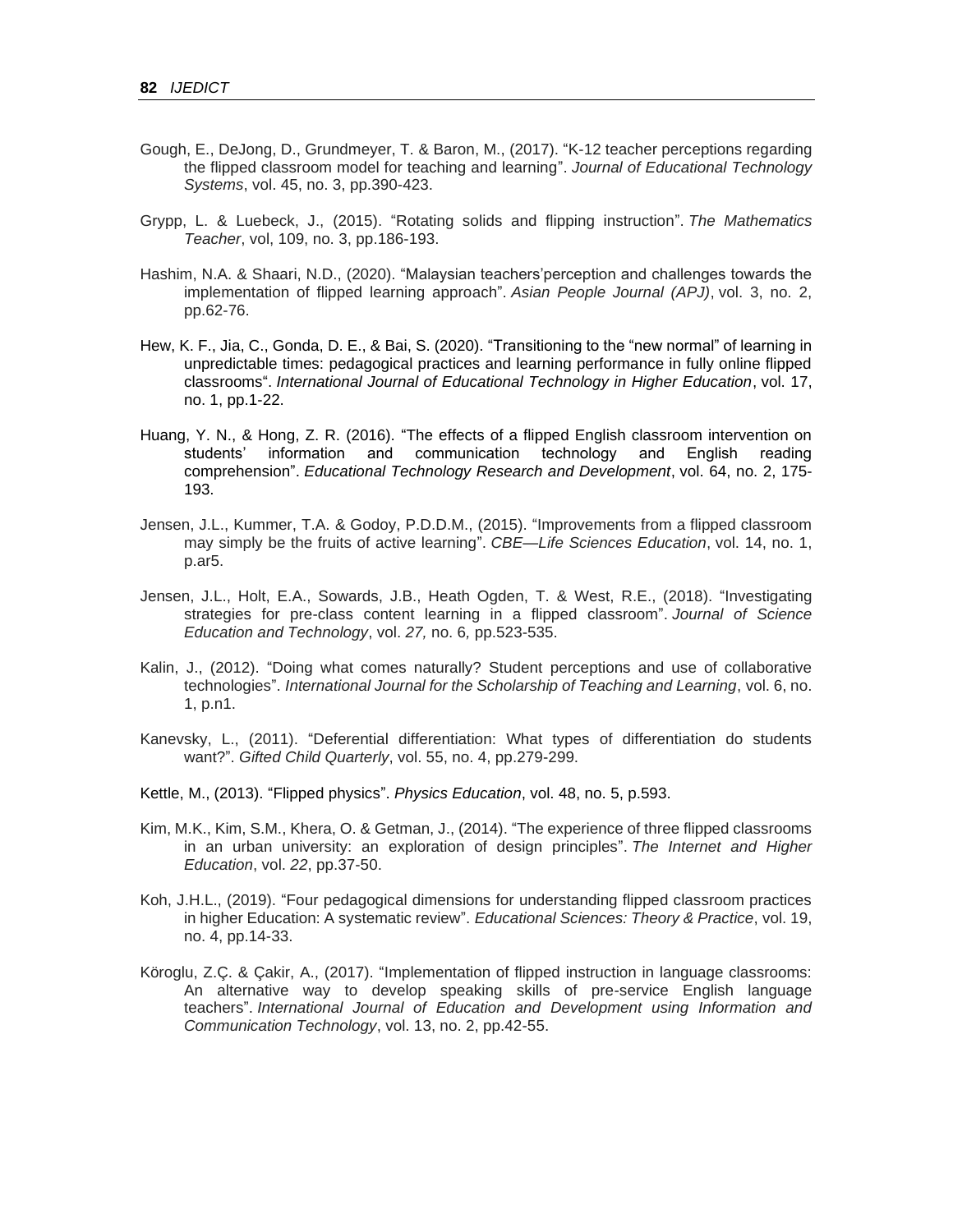- Lai, C.L. & Hwang, G.J., (2016). "A self-regulated flipped classroom approach to improving students' learning performance in a mathematics course". *Computers & Education*, vol.100, pp.126-140.
- Leo, J. & Puzio, K., (2016). "Flipped instruction in a high school science classroom". *Journal of Science Education and Technology*, vol. 25, no. 5, pp.775-781.
- McLean, S., Attardi, S.M., Faden, L. & Goldszmidt, M., (2016). "Flipped classrooms and student learning: not just surface gains". *Advances in Physiology Education*.
- Mitchell, D., (2017). Flipping the learning of subdivision design for surveying students. In *The flipped classroom* (pp. 245-256). Springer, Singapore.
- Moffett, J. & Mill, A.C., (2014). "Evaluation of the flipped classroom approach in a veterinary professional skills course". *Advances in Medical Education and Practice*, vol. *5*, p.415.
- Mortensen, C. J., & Nicholson, A. M. (2015). "The flipped classroom stimulates greater learning and is a modern 21st century approach to teaching today's undergraduates". *Journal of Animal Science*, vol. 93, no. 7, pp.3722-3731.
- Mzoughi, T., (2015). "An investigation of student web activity in a "flipped" introductory physics class". *Procedia-Social and Behavioral Sciences*, vol.191, pp.235-240.
- Ngo, H., & Eichelberger, A. (2021). "College students' perceived self-efficacy and use of information and communication technologies in EFL learning". *International Journal of Education and Development using Information and Communication Technology*, vol. 17, no. 1, pp.34-44.
- Nichols, K., Burgh, G. & Kennedy, C., (2017). "Comparing two inquiry professional development interventions in science on primary students' questioning and other inquiry behaviours". *Research in Science Education*, vol. 47, no. 1, pp.1-24.
- O'Flaherty, J. & Phillips, C., (2015). "The use of flipped classrooms in higher Education: A scoping review". *The Internet and Higher Education*, vol. *25*, pp.85-95.
- Olakanmi, E.E., (2017). "The effects of a flipped classroom model of instruction on students' performance and attitudes towards chemistry". *Journal of Science Education and Technology*, vol. *26,* no. 1, pp.127-137.
- Ramnanan, C.J. & Pound, L.D., (2017). "Advances in medical Education and practice: student perceptions of the flipped classroom". *Advances in medical education and practice*, vol. *8*, p.63.
- Reyes-Lozano, C.A., Meda-Campaña, M.E. & Morales Gamboa, R., (2015). Flipped classroom as educational technique to teach Math on a competencies-based Approach: Case study. *Conferencias LACLO*, vol. 5, no. 1.
- Roehl, A., Reddy, S. L., & Shannon, G. J. (2013). "The flipped classroom: An opportunity to engage millennial students through active learning strategies". *Journal of Family & Consumer Sciences*, vol. 105, no. 2, pp. 44-49.
- Rotellar, C. & Cain, J., (2016). "Research, perspectives, and recommendations on implementing the flipped classroom". *American Journal of Pharmaceutical Education*, vol. 80, no. 2.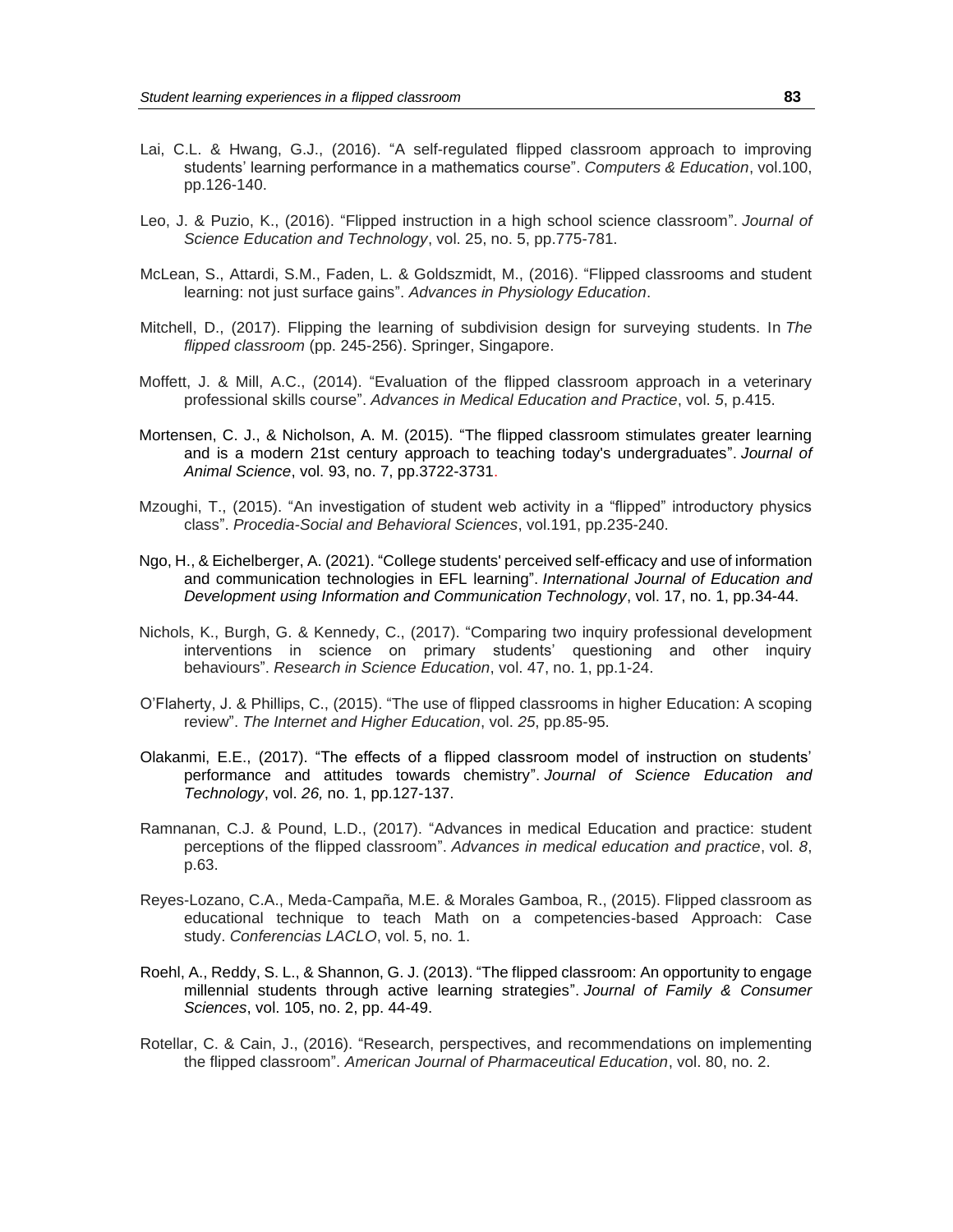.

- Sahin, A., Cavlazoglu, B. & Zeytuncu, Y.E., (2015). "Flipping a college calculus course: A case study". *Journal of Educational Technology & Society*, vol. 18, no. 3, pp.142-152.
- Sandhu, S., Sankey, M. & Donald, P., (2019). "Developing a Flipped Classroom Framework to Improve Tertiary Education Students' Learning Engagements in India". *International Journal of Education and Development using Information and Communication Technology*, vol. 15, no. 2, pp.31-44.
- Schultz, D., Duffield, S., Rasmussen, S.C. & Wageman, J., (2014). "Effects of the flipped classroom model on student performance for advanced placement high school chemistry students". *Journal of Chemical Education*, vol. 91, no. 9, pp.1334-1339.
- Sinha, E., & Bagarukayo, K. (2019). "Online education in emerging knowledge economies: Exploring factors of motivation, de-motivation and potential facilitators; and studying the effects of demographic variables". *International Journal of Education and Development using Information and Communication Technology*, vol. 15, no. 2, pp. 5-30.
- Snyder, C., Paska, LM & Besozzi, D., (2014). "Cast from the past: Using screencasting in the social studies classroom". *The Social Studies*, vol. 105, no. 6, pp.310-314.
- Sommer, M. & Ritzhaupt, A., (2018). "Impact of the flipped classroom on learner achievement and satisfaction in an undergraduate technology literacy course". *Journal of Information Technology Education*, vol. *17*.
- Soult, A.S, (2016). Experiences in flipping a large lecture course for general, organic, and biological chemistry. In *The flipped classroom Volume 1: Background and challenges* (pp. 135-145). American Chemical Society.
- Strelan, P., Osborn, A. & Palmer, E., (2020). "Student satisfaction with courses and instructors in a flipped classroom: A meta‐analysis". *Journal of Computer Assisted Learning*, vol. 36, no. 3, pp.295-314.
- Sun, J. C. Y., Wu, Y. T., & Lee, W. I. (2017). "The effect of the flipped classroom approach to opencourseware instruction on students' self‐regulation". *British Journal of Educational Technology*, vol. 48, no. 3, pp.713-729.
- Sun, Z., Xie, K., & Anderman, L. H. (2018). "The role of self-regulated learning in students' success in flipped undergraduate math courses". *The internet and higher education*, vol. 36, pp.41- 53.
- Taylor, L., McGrath-Champ, S. & Clarkeburn, H., (2012). "Supporting student self-study: The educational design of podcasts in a collaborative learning context". *Active Learning in Higher Education*, vol. 13, no. 1, pp.77-90.
- Tomas, L., Doyle, T. & Skamp, K., (2019). "Are first year students ready for a flipped classroom? A case for a flipped learning continuum". *International Journal of Educational Technology in Higher Education*, vol. 16, no. 1, pp.1-22.
- Turan, Z. & Goktas, Y., (2016). "The Flipped Classroom: instructional efficiency and impact of achievement and cognitive load levels". *Journal of e-learning and Knowledge Society*, vol. 12, no. 4.
- Uzunboylu, H. & Karagozlu, D., (2015). "Flipped classroom: A review of recent literature". *World Journal on Educational Technology: Current Issues*, pp.142-147.